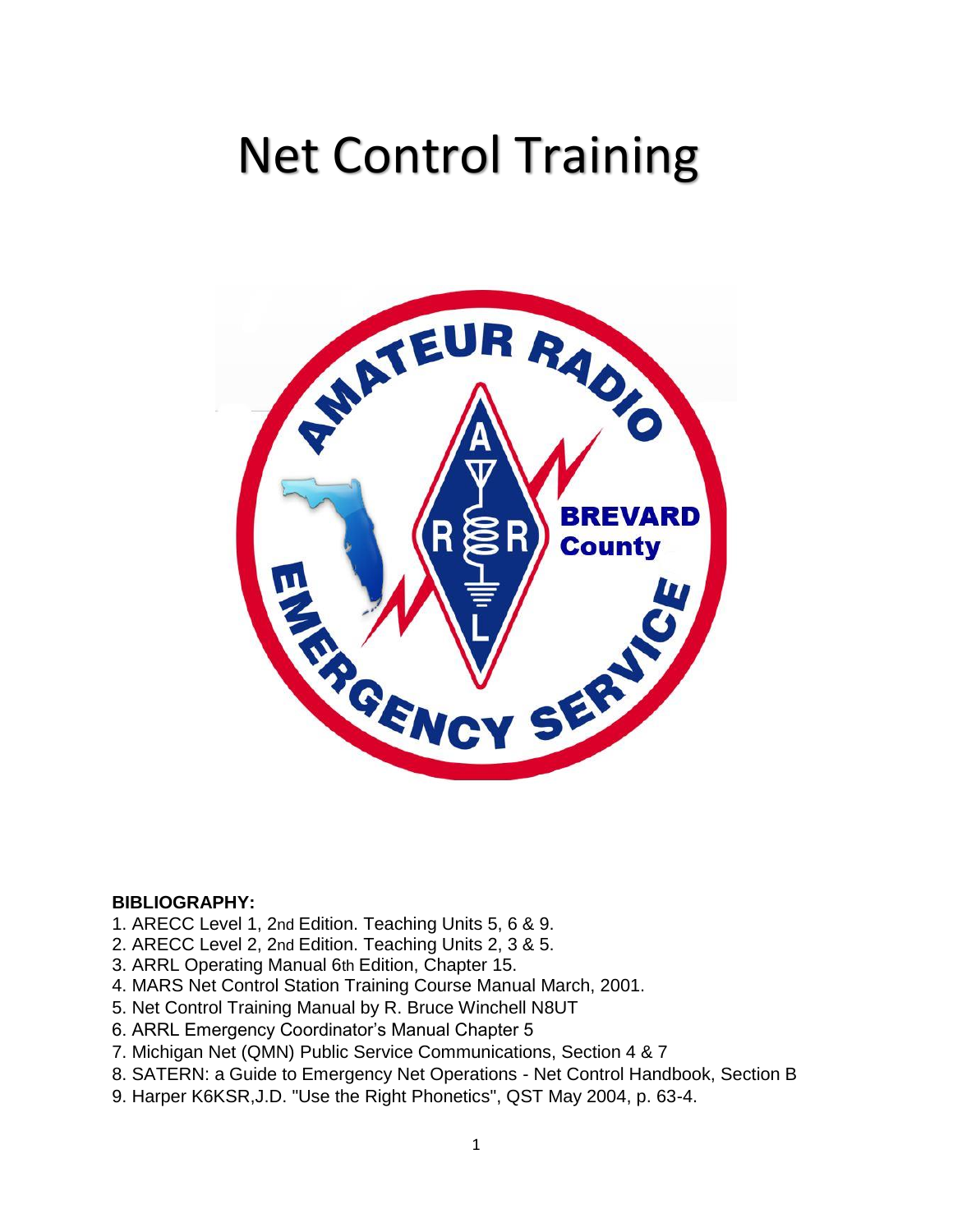## **Table of Contents**

- Purpose of this Manual
- Chap 1 Necessary Background Stuff
	- o What is an Emergency Net?
	- o Who Should Start an Emergency Net?
	- o Different Kinds of Nets
		- Net Formats
		- SkyWarn Nets
		- ARES Nets
		- RACES Nets
			- Standby Net
			- Tactical Net
			- Command Net
		- Amateur Radio Public Service Corps (ARPCS) Nets
	- o Who Should Be Net Control?
	- o Where Should Net Control be Located?
- Chap 2 Things You Need to Know How to Handle
	- o Being in Charge
	- o Choosing the Net Format
	- o Determining Net Size
	- o Using Tactical Call Signs
	- o Net Discipline
	- o Handling Requests to "Go Direct"
	- o [Net Instructions -](http://www.northbrevardarc.net/Net_Control.html#2g) Using & Creating
	- o Net Instructions in Weather Nets
		- Sample Weather Net Instructions
	- o Net Announcements
	- o The Untrained Observer
	- o The Irate/Upset Participant
	- o What Call Gets Your Attention First?
	- o What is a Liaison Station & How do you use them?
	- o What is a Sub Net & when do you need one?
	- o ICS You didn't know you knew!
	- o How Long Should You Stay on Duty as NCS?
	- Chap 3 Things That You Need To Practice
		- o Copying Call signs
		- o Writing It Down
		- o Practice Listening
		- o Practice Running Nets
		- o Practice Passing NTS Messages
		- o Practice Writing Net Instructions
- ODE TO A TOUR OF DUTY AS NCS THE FIRST 15 MINUTES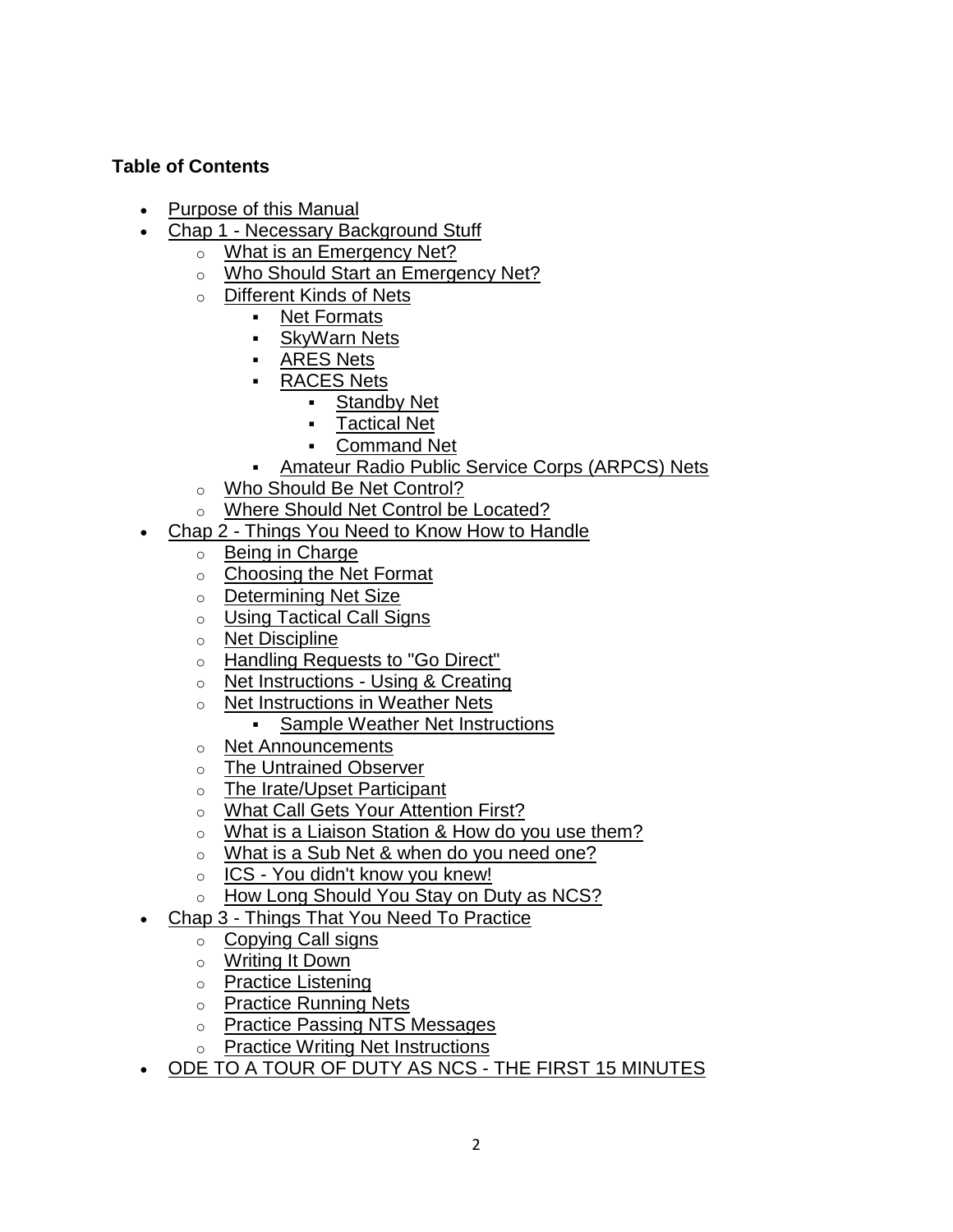#### **PURPOSE OF THIS MANUAL**

The purpose of this manual is to begin to identify a base set of information and procedures for use in amateur radio emergency and weather nets. The intent is to begin creating continuity in net operations. It will, hopefully, spur other writers into continuing the concept. This manual is not a definitive work.

#### **Chapter One - NECESSARY BACKGROUND STUFF**

It is an unfortunate fact that many served agencies and the general public judge our potential performance and relative value as a public service by what they hear via scanner during our weather nets and SET drills. Most of our weather nets and practice drills are poorly done. Public consensus is, all too often, that amateur radio operators are nothing more than glorified CB'rs. All too often, they are right. We simply do not project the "professionalism" that they rightfully expect. Then we wonder why they don't call us when something happens and why our frequencies are under attack. We must correct and promote our public image; or fade into history.

Served agencies often view Amateur Radio operators as nuisances instead of assistants. The reason is that we often don't pay enough attention to what the served agency really wants and needs. We tend to operate within our own perceptions of what we think they want or need. We don't seek a deep understanding of what their perceptions really are. The result is that the service we offer becomes greatly diminished in value to the served agency. We wind up offering and performing services convenient and effective for us . . . but not necessarily what they envisioned, really wanted or needed. This is not an easy issue to resolve.

Served agencies know that they need help with communications. A problem arises when we assume that they are aware of all the different modes of communications available to them from the amateur radio service. They are not aware! You should assume that they know nothing about communications beyond their telephone and pager. Most people aren't really aware that their cordless or cellular phone, wireless intercom, baby monitor, garage door opener and pager are really radio devices.

The idea that hams can serve them with packet, ATV, APRS/GPS, long range HF, CW and VHF/UHF simplex and repeater communications is simply too much technology for most agency personnel to comprehend. (How much study did it take for you to get your Extra ticket?) We have to gently educate them as to our capabilities and then carefully listen to them for clues to possible uses of various modes to help solve their communications problems. Hams are great talkers. The greater part of true and artful communication is listening.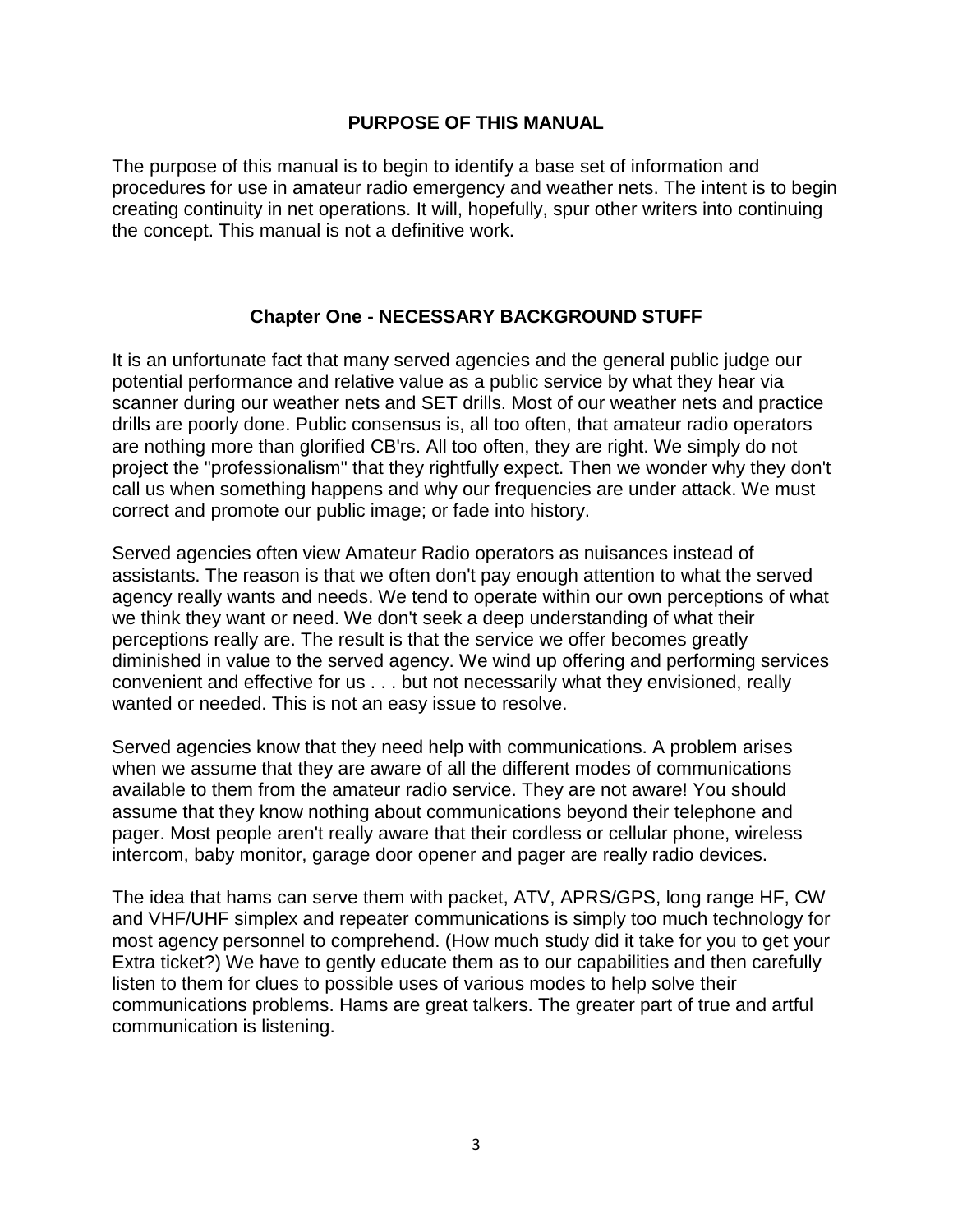#### **WHAT IS AN EMERGENCY NET?**

The word "net" is short for "network." Networks can be defined as groups of equipment, individuals, and/or agencies acting together to increase efficiency and effectiveness through shared information and resources. The word "network" can be further broken down into its two components. "Net" implies a capture and holding effect. "Work" implies that something productive is to be accomplished. Ham radio operators and nets in emergency situations capture, record, hold, and distribute information so that others may work (produce results) more effectively.

"Emergency" may be defined as an accident or other crisis where people and/or property are in distress. Emergencies are nearly always recognized and declared by agencies or authorities outside of the Amateur Radio Service. Amateur radio operators and net control stations do not have independent authority to declare an emergency.

### **WHO SHOULD START AN EMERGENCY NET?**

An emergency net is started only after a request for service has been submitted by a served agency. Such a request is usually routed through an appointed amateur radio Emergency Coordinator (EC) or one of his/her assistants. If it is known that there is an emergency situation developing, an EC could request that a "Standby" or "Resource" net be started in anticipation of a request for service from a served agency.

The proper way for the EC to start the emergency or standby net, is for him/her to contact a trained NCS operator to handle the task. The EC could start the net; but it is not recommended. The EC will, sooner or later, be required to interact with the leadership of served agencies. It is impossible to do this if the EC is also acting as NCS. An excellent rule of thumb is that the EC should never be NCS in any emergency or weather net.

Summary: Generally, an emergency net is started by an EC or AEC at the request of an authority outside the Amateur Radio Service. National Weather Service offices are the only authorized source for public weather watches and warnings. Standby nets are OK in any case. Memorandums of Understanding should be in place to clarify activation processes.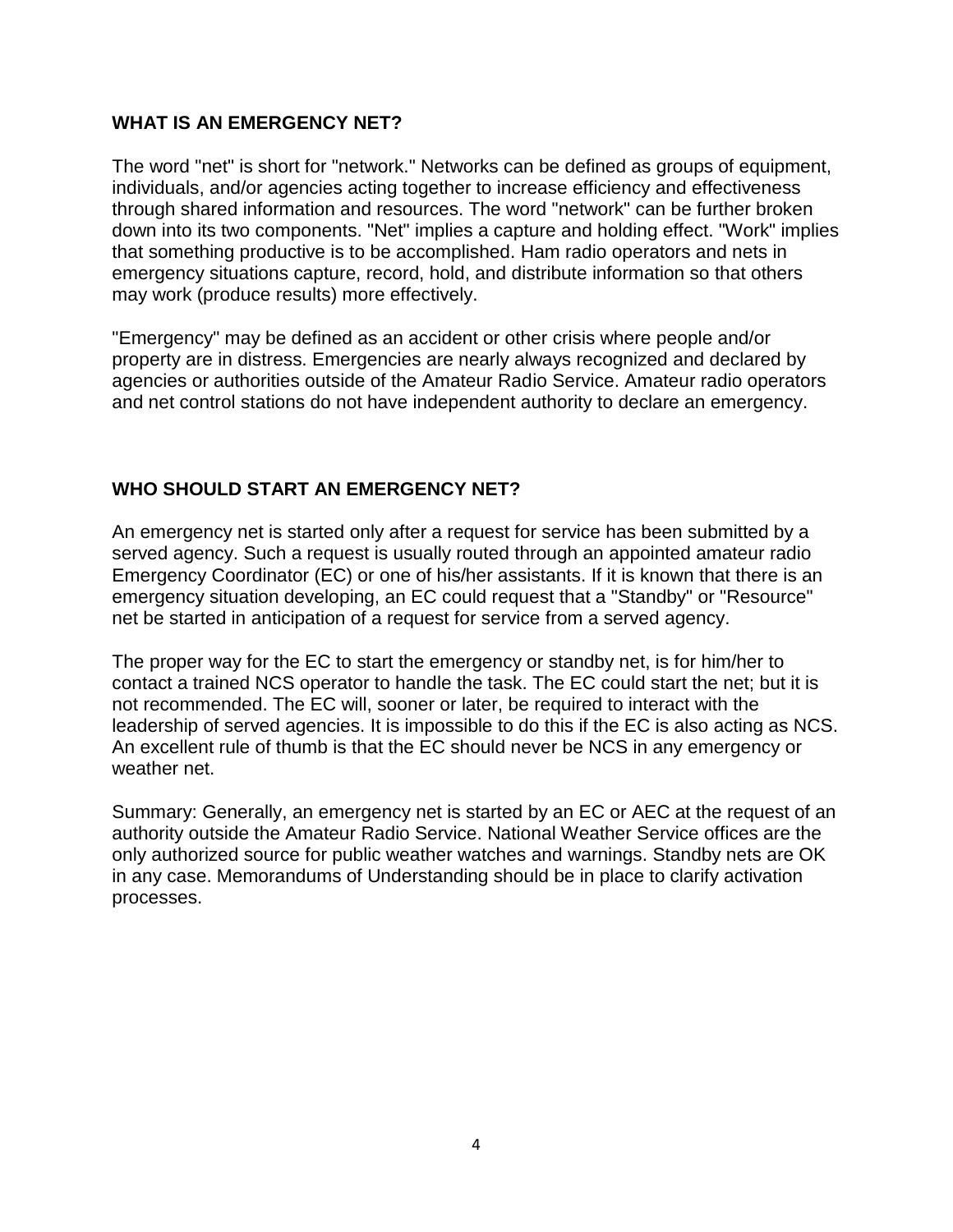#### **DIFFERENT KINDS OF NETS**

There are many different kinds of emergency nets. We will examine only a few of the more common nets here. The basics are all the same. Details of net activities will be examined throughout this manual.

### **NET FORMATS**

There are two basic Net Formats. The first is the open or undirected net. The second is the directed net.

An **open net** can be held in the midst of other normal frequency traffic. It is very informal, net participants may converse directly and there may or may not be a specified net control operator. If a net control is selected from the group, that NCS can set the level of formality with informal net guidelines.

A **directed net** is formal, has a set of rules or net directives, all communications must go through net control, it dominates the frequency with net related traffic only, and has a specified person in charge and known as the Net Control Station (NCS). The NCS will issue specific instructions on how he/she wants the net to run.

The word "net" is short for "network". Networks can be defined as groups of equipment, individuals, and/or agencies acting together to increase efficiency and effectiveness through shared information and resources. The word "network" can be further broken down into its two components. "Net" implies a capture and holding effect. "Work" implies that something productive is to be accomplished. Ham radio operators and nets in emergency a situation capture, record, hold, and distribute information so that others may work (produce results) more effectively.

The purpose of any net is to provide a means for orderly communication within a group of stations. In a directed net, a net control station (NCS) organizes and controls all activity. Directed nets are the best format when there are a large number of member stations. Nets are either directed (formal) or undirected (informal or open).

## **SKYWARN/WEATHER NETS**

Weather nets have their own set of start-up conditions.

One point must be made very clear right at the beginning: SKYWARN SPOTTERS AND SPOTTER NET CONTROL STATIONS ARE NEVER RESPONSIBLE FOR ISSUING WEATHER WATCHES, WARNINGS OR OTHER WEATHER RELATED ANNOUNCEMENTS TO THE PUBLIC, and PUBLIC SERVICE AGENCIES, OR TO THE MEDIA. This is the responsibility of the NWS only.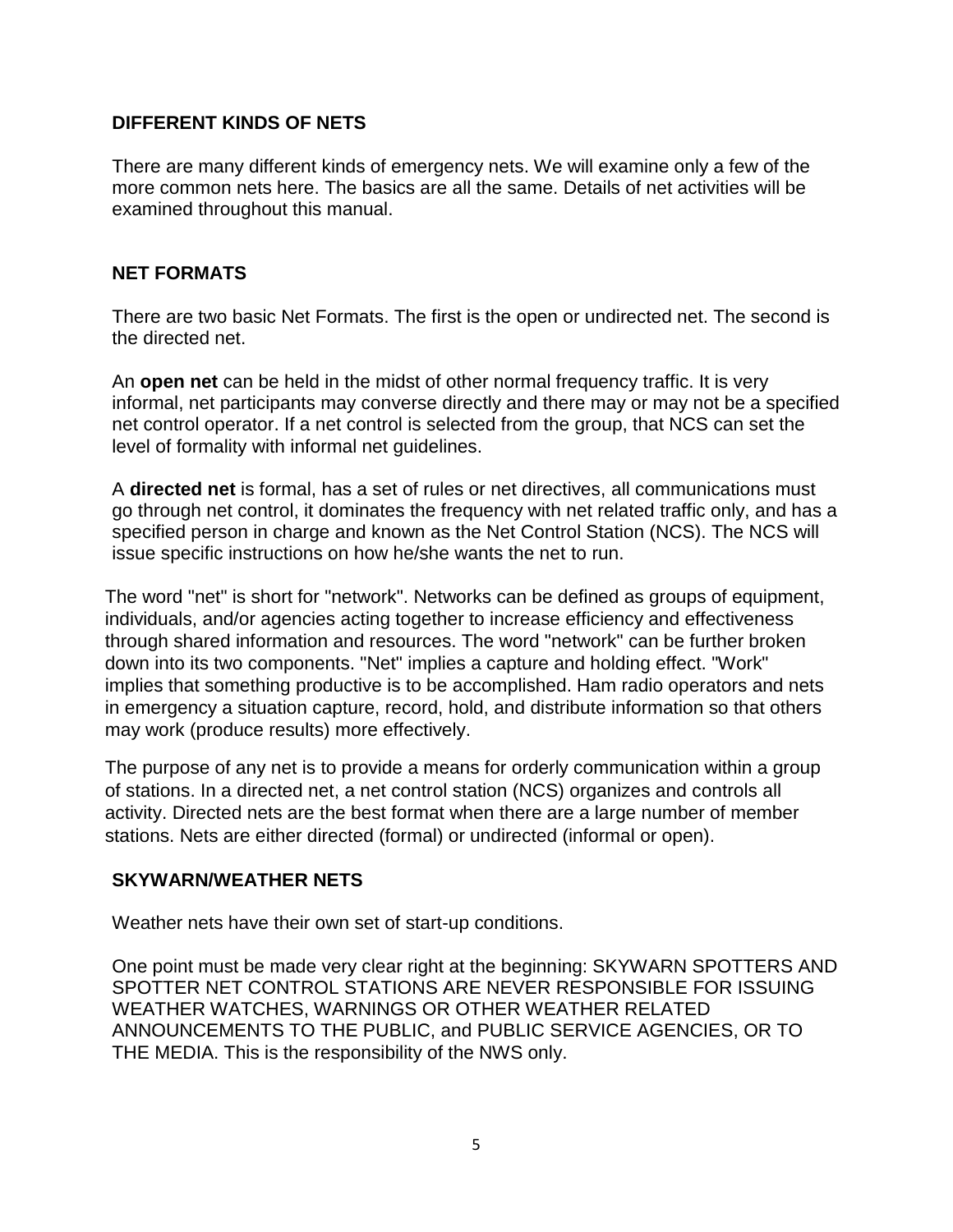National Weather Service offices request that amateur radio spotter nets be activated in several different ways. Some offices request spotter activation with announcements included in their Public Weather Watch or Warning broadcasts. Some offices prefer to use a group of radio or telephone "calling trees." Still others, (probably the vast majority), prefer a very simple, "automatic" system; whereby spotter activation is automatically triggered throughout a coverage area by an NWS announcement of a watch or warning anywhere in that coverage area. A combination of these methods, in whole or in part, is not uncommon at all.

Regardless of what system is used, a formal agreement, known as a Memorandum of Understanding (MOU), should be in place between at least the District and the NWS. County level MOU's are very useful to cover special needs in fringe areas. This agreement should describe, in detail, exactly what the notification system will be; and the response activities that the amateur's radio spotters will perform at each level of the watch/warning. The MOU should be freely copied and distributed. All amateurs within the coverage area should be informed regarding the content of MOU's. It is absolutely essential that all Net Control operators be aware of, and fully familiar with, the Skywarn activation process for their area.

**Note:** Some NWS offices are very particular about the use of "SKYWARN" as a description of a weather net. It is recommended that the word "Skywarn" not be used in any standby net called by an EC or others. Once a request for activation has been formally received, or publicly broadcast by the NWS, it is usually understood that the word "Skywarn" is OK to use. This issue should be covered in the MOU.

If a request for a weather net is received from a local government authority instead of the NWS, (this is fairly rare), and the request of the government authority supersedes NWS authority. The net normally transfers at this point, to come under RACES/FEMA authority. The NWS should be notified if this should occur. Spotter reports of significance would still be sent to the NWS. The NWS still retains the exclusive authority to issue all watches and warnings; but a local County Emergency Manager, for example, can override the NWS on a local level and sound warning sirens, etc. at his/her discretion.

A basic misunderstanding frequently occurs in new ARES/RACES groups. *You do not have to wait for a NWS public watch or warning statement to be issued before you start a weather net!* If the weather is presenting a local threat that is making a number of you nervous, start a standby weather net!! Don't call it a SKYWARN net. Don't issue any watches or warnings on your own. Just announce that a standby weather net is in progress . . . that you are beginning to track conditions.

Regardless of whether a net is directed and formal or an informal standby net, *only one person should be responsible for reporting conditions to the NWS*. The NWS frowns on multiple, identical reports. Multiple reports make our efforts look totally disorganized.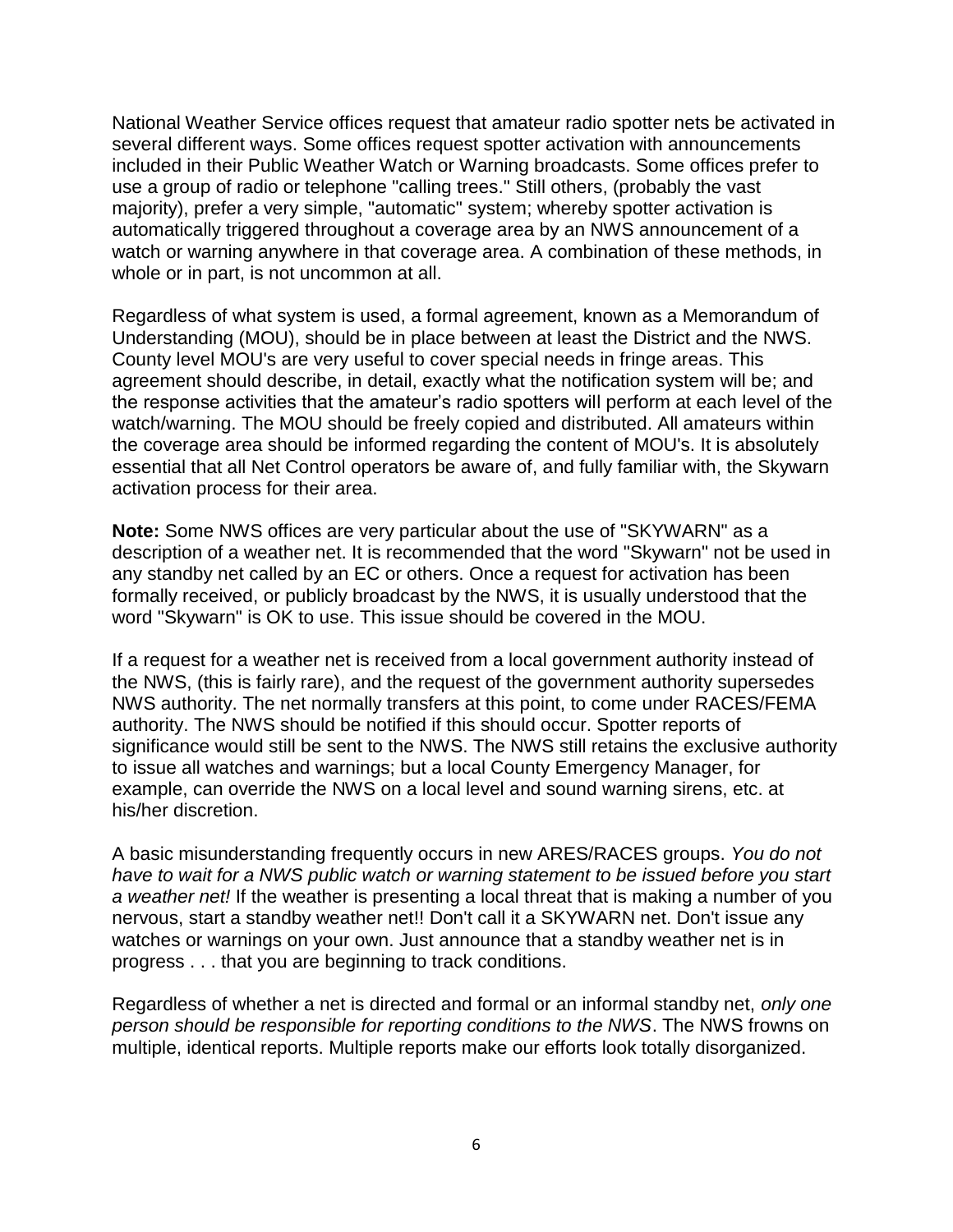Standby nets can be a very informal information gathering process that will help immensely if, and when, the NWS issues a watch or warning. If conditions really get nasty, formalize the net and notify the NWS that you have a net in progress; and why. The NWS should never complain about this activity; indeed, they should be grateful; and they have no right to complain. Your right to communicate and have nets for the benefit of the public is under FCC jurisdiction and authority . . . not NWS authority.

Standby nets are generally run under condition "Green". This is the lowest weather priority. Condition "Green" is also used during a thunderstorm Watch. When an official Watch is issued for a particular locale, nets covering a location experiencing adverse weather effects can go to condition "Yellow" and begin using the word "SKYWARN" as a descriptor. When an official Warning is issued, nets usually go to condition "Red."

Local NCS's may upgrade/downgrade a condition code on their own; in accordance with local conditions and for the safety awareness of their Spotters. NCS operators should be very careful to phrase an upgrade/downgrade statement to the net; so that it doesn't represent, or sound like, an official public Watch or Warning statement. A simple statement such as: "This net is now changing to condition Yellow alert and safety status." will suffice.

*The NWS does not have to activate their in-house amateur radio station just because you have started a stand-by weather net*. Ask them if they are going to activate it. If they say "No", thank them for the information and use the telephone for any further communications. Never underestimate or overlook the value of a working telephone.

The NWS recognizes that their radar has severe limitations and that with their current radar technology, they will never be able to see what is happening at the all-important lower elevations between zero and 4000 feet for more than just a few miles.

Only a spotter can actually observe and report the effects of hail, wind velocity, gust fronts, funnel clouds, wall clouds, downburst activity, rotation, and tornadoes. The NWS radar can't actually see any of these things. Their radar can only indicate a relative location of conditions at higher elevations that are known to be conducive to these things occurring at lower elevations.

The spotter becomes increasingly more important to the NWS and the public as the distance from the radar site increases. Even at minimal radar take-off angles, at a distance of 40 to 100 miles, the radar image may be well above any, or most, significant ground effect storm activity. This is one major reason that a NCS must keep track of all spotter locations. Knowing a spotter's exact location helps the NWS know where to look for developing patterns.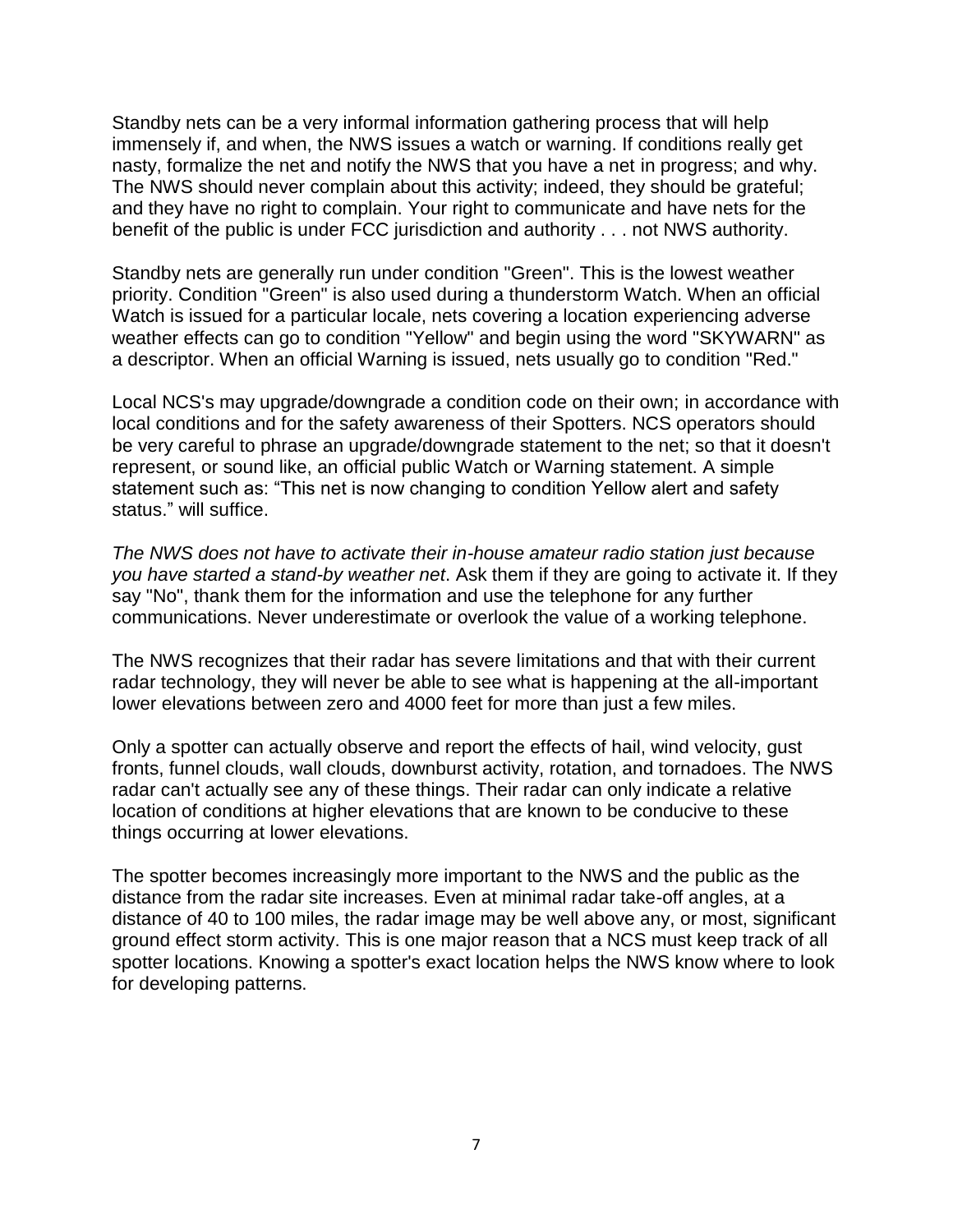## **ARES NETS**

**ARES (Amateur Radio Emergency Service) nets** are held under auspices of the ARRL and in accordance with national and local MOU's between the ARRL, local ARRL organizations, and many served agencies. These nets usually serve agencies like the American Red Cross, Salvation Army, and other non-governmental agencies. They are widely used in Public Service Events. SKYWARN nets are usually run under the ARES flag. They are nearly always directed nets, with varying degrees of net discipline, held on local repeaters, FM simplex, and HF frequencies. The level of formality is set by the NCS.

Net Control Stations for these nets are usually located at an agency command post. Field stations and operators can be required. Served agencies will usually want a communications link established to an even higher organizational level within their agency. This is especially true of the Red Cross. Be prepared to establish long distance communications in addition to local communications. Expect the necessity to establish communications liaisons with other agencies and a RACES EOC. ARES NCS operators should be RACES qualified and should be familiar with the Incident Command Structure (ICS).

# **RACES NETS**

**RACES (Radio Amateur Civil Emergency Service) nets** are a bit different.

1. They are federally sponsored by FEMA and can only be activated by a governmental official. This appointed or elected official can be at a local, State, or Federal level. It is usually a County Emergency Manager, Sheriff or the State Police.

2. A RACES net, under current law, can only have RACES membership. An operator must be RACES qualified in order to participate. To become qualified, an operator must take a simple, short course of instruction available from FEMA. The text for the course and the open book test are now available on the Internet; from FEMA. You can take the test interactively on the Internet. Contact your EC or RO (FEMA Radio Officer) for further information. Your EC/RO will guide you through the simple RACES application process

3. As a general rule of thumb, *during a RACES net, you cannot communicate with a non-RACES station.* This is a topic of considerable debate. Some individuals and groups claim an interpretation of the rules that allows communication with non-RACES stations. This is predicated on permission being granted by a government official for such communications. We will not debate this in this manual. The following is a direct quote from the part 97 FCC rules. We will let you decide.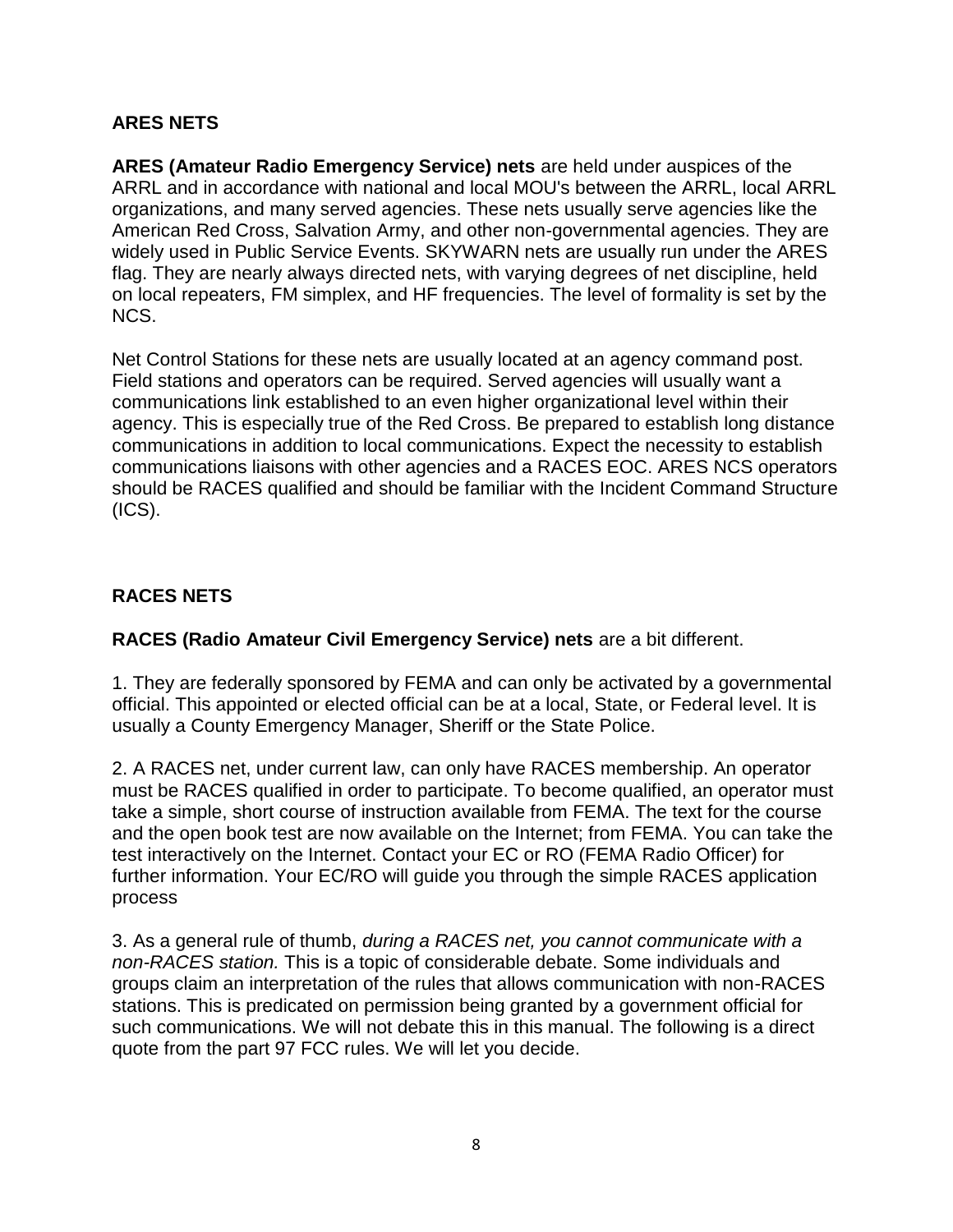## **CLUB NETS**

The club net is another excellent place to break in a NCO trainee. Most of the time, they are run as a directed net in a relaxed atmosphere. These are great training grounds for Net Control Operators. They may be informational, training or just fellowship. Many clubs make check-ins to the club net part of participation requirements.

#### **EMERGENCY NETS**

The second type of directed or formal nets is Emergency net. "Emergency" may be defined as an accident or other crisis where people and/or property are in distress. Emergencies are nearly always recognized and declared by agencies or authorities outside of the Amateur Radio Service. Amateur radio operators and net control stations do not have independent authority to declare an emergency. An Emergency Net is a group of stations who provide communication to one or more served agencies or to the general public in an emergency. Emergency nets may have different purposes and a given emergency may require one or more of these types of net. During a small operation, all functions may be combined into one net. SkyWarn and RACES are examples of emergency nets. Tactical, Command, Resource and Information nets are types of emergency functions used during an Emergency Net

#### **Resource Nets**

Big events, usually under RACES, are most often run using the Incident Command System. The ICS uses a different form of a standby net. It is called a Resource Net. These nets are always directed. The Resource Net Control Station makes assignments, gives instructions, and directs the flow of available resources. The Resource NCS receives requests for transportation, equipment, supplies and personnel from a front-line Tactical Net, the Command Net, and outside served agencies (5,9) A resource net may be needed to acquire volunteers and handle assignments. Resource nets accept check- ins from arriving volunteers who are then directed to contact an appropriate station or to proceed to a specific location.

#### **Tactical Nets**

Tactical nets are used for real-time coordination of activities related to the emergency. This is a fast moving often less formal operation. (1,46) Tactical nets are used after an event has occurred or during and after a lengthy event. They are found on the "front lines" of response, disaster assessment, recovery and Search and Rescue operations. There may be several of these nets running at the same time; on different frequencies and from widespread locations ... all reporting to a "master" Tactical NCS at the EOC.

#### **Command Nets**

Command nets are encountered in all large disasters or emergencies. This is a communications net established to keep the top "executive board" of emergency officials informed. They are also used by fire departments and police agencies during smaller, local events. They are run in accordance with the Incident Command System (ICS). It would be rare for amateurs to be involved directly in one of these nets, but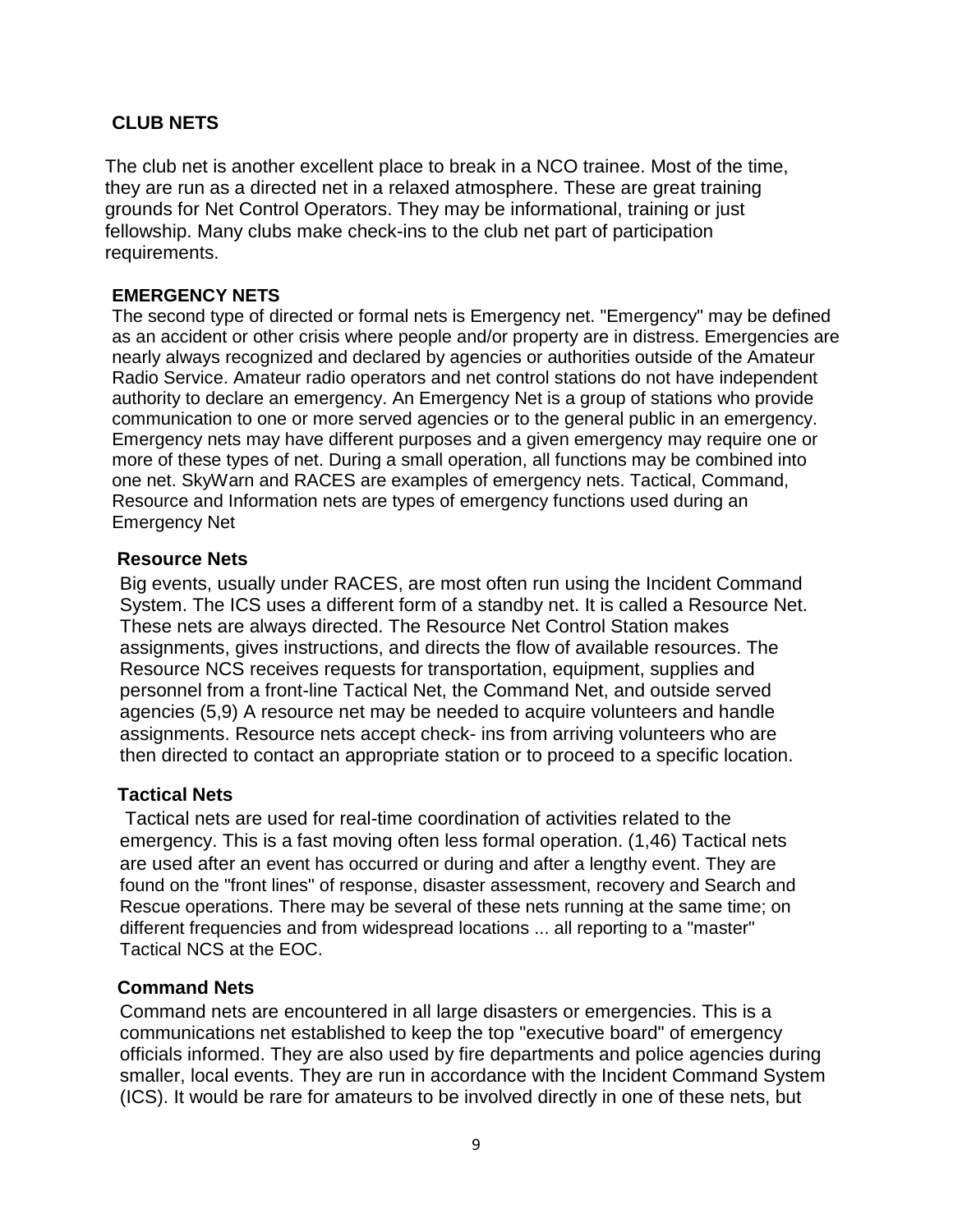fairly common for amateur nets and sub-nets to be reporting certain information to a command net. For now, just be aware that they exist and that they are the guys who are really running the show.

#### **Information Nets**

An information net is usually an open net used to collect or share information on a developing situation without overly restricting the use of the frequency by others.

The operation of an information net also serves as notice to all stations that a more formal net may be activated at any moment if conditions warrant. A good example is a SkyWarn weather net activated during a severe storm watch.

#### **UNDIRECTED NETS**

The informal or undirected net is the last example of net format. An open net can be held in the midst of other normal frequency traffic. It is very informal; net participants may converse directly and there may or may not be a specified net control operator. If a net control is selected from the group, that NCS can set the level of formality with informal net guidelines.

### **"Subpart E - Providing Emergency Communications**

97.407 **(c)** A RACES station may only communicate with:

- 1. Another RACES station;
- 2. An amateur station registered with a civil defense organization;
- 3. A United States Government station authorized by the responsible agency to communicate with RACES stations;
- 4. A station in a service regulated by the FCC whenever such communication is authorized by the FCC.

(**d)** An amateur station registered with a civil defense organization may only communicate with:

- 1. A RACES station licensed to another civil defense organization with which the amateur station is registered;
- 2. The following stations upon authorization of the responsible civil defense official for the organization with which the amateur station is registered:
	- $\circ$  (i) A RACES station licensed to another civil defense organization;
	- $\circ$  (ii) An amateur station registered with the same or another civil defense organization;
	- o (iii) A United States Government station authorized by the responsible agency to communicate with RACES stations; and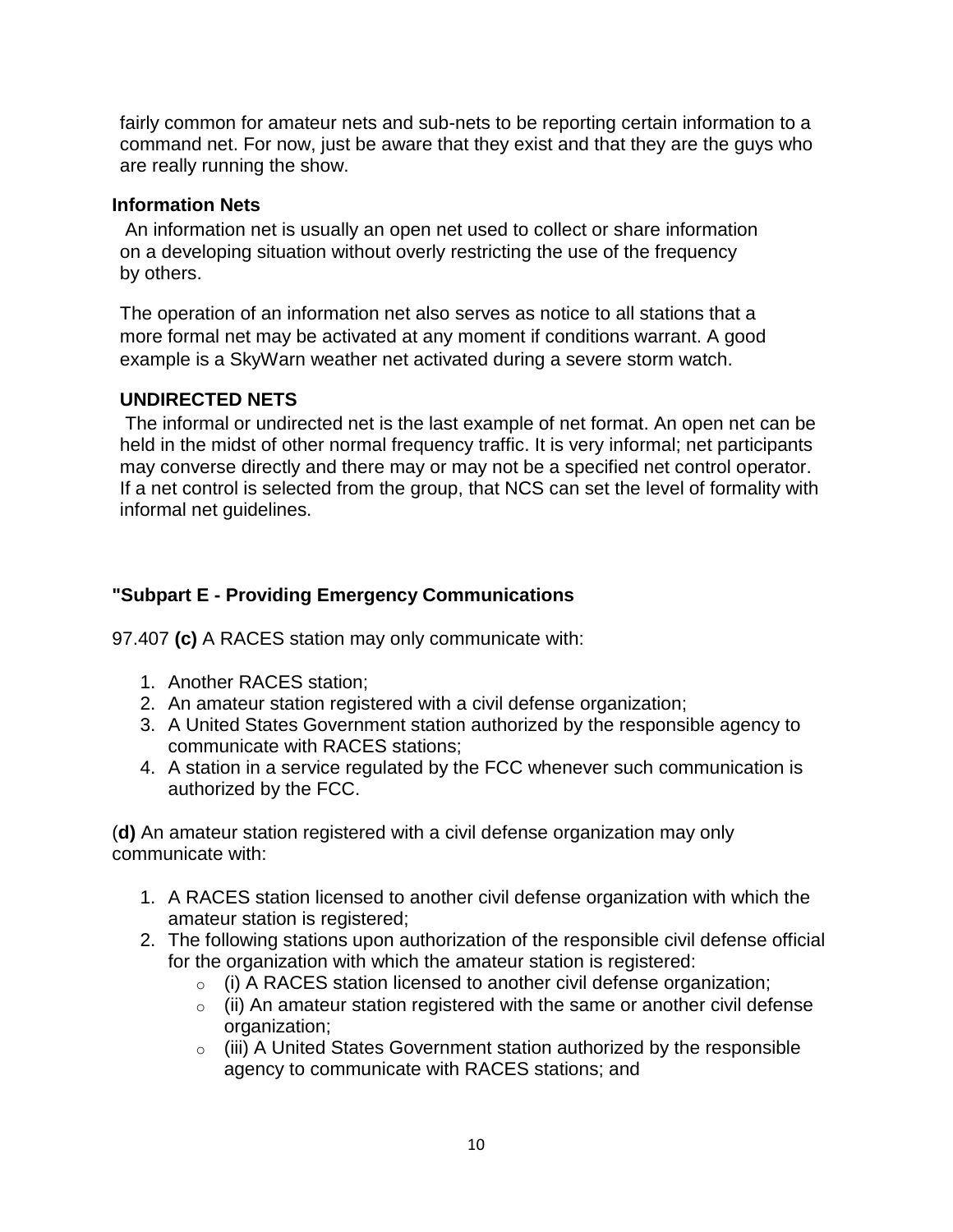$\circ$  (iv) A station in a service regulated by the FCC whenever such communication is authorized by the FCC.

(e) All communications transmitted in RACES must be specifically authorized by the civil defense organization for the area served. Only civil defense communications of the following types may be transmitted:

- 1. Messages concerning impending or actual conditions jeopardizing the public safety, or affecting the national defense or security during periods of local, regional, oar national civil emergencies;
- 2. Messages directly concerning the immediate safety of life of individuals, the immediate protection of property, maintenance of law and order, alleviation of human suffering and need, and the combating of armed attack or sabotage;
- 3. Messages directly concerning the accumulation and dissemination of public information or instructions to the civilian population essential to the activities of the civil defense organization or other authorized governmental or relief agencies; and
- 4. Communications for RACES training drills and tests necessary to ensure the establishment and maintenance of orderly and efficient operation of the RACES as ordered by the responsible civil defense organizations served. Such drills and tests may not exceed a total time of 1 hour per week. With the approval of the chief officer for emergency planning the applicable State, Commonwealth, District or territory, however, such tests and drills may be conducted for a period not to exceed 72 hours no more than twice in any calendar year."

If that doesn't confuse you, you are a lawyer.

4. These are always directed nets; requiring fairly tight net discipline.

5. The Net Control Station is nearly always located in a pre-designated Emergency Operations Center (EOC). If the EOC is ill equipped, put your NCS somewhere else. Expect to deal with a number of agencies and manage communications liaisons with most of them. NCS operators will normally be reporting directly to the EC/RO.

**Note**: (If an EOC is poorly equipped, the EC should work closely and creatively with the local Emergency Manager to solve this problem.)

6. RACES NCS operators and net participants should be familiar with the Incident Command System (ICS).

7. *Participants in RACES activities are covered by their State's Disability/Workman's Compensation Structure*. Recent changes in Federal law also gives participants increased, but limited, liability protection against the possibility of being sued for actions they might take as emergency volunteers.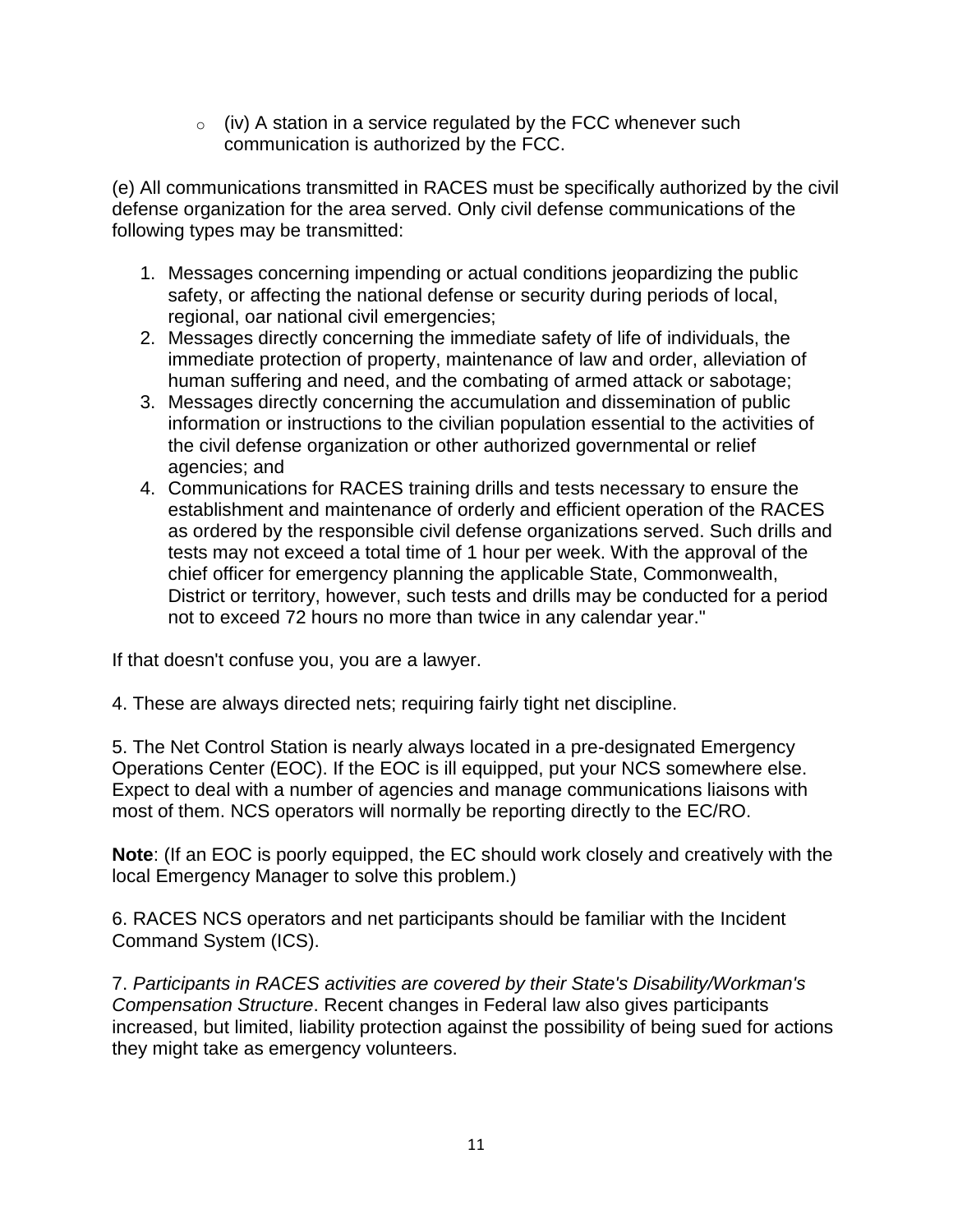8. *A RACES training net is currently limited by law, to one hour of airtime per month*. A RACES training net may be called or initiated by the RO.

**Note:** Participation in RACES operations can involve taking direct orders from public service agencies and governmental officials. If you are steadfast in your belief that you are a volunteer, and that volunteers don't have to take orders, the author suggests that you think long and hard before becoming involved with RACES. When you sign a RACES application, you are basically signing a contract with the government and agreeing to do what you are told, during a RACES controlled event.

**Standby nets** are one of the most often used and most useful tools available to the amateur radio community. They can be started in open or directed format. They can be started and run by anyone and offer an excellent opportunity for NCO trainees to become exposed to running an actual, "almost emergency" net. The standby net allows a monitoring, qualified NCO to get organized and get into the flow of the event, without having to actually run the net. It also gives the trainee an on-line coach to fall back on for advice. When the qualified NCO feels that it is necessary to take over the net because of escalating circumstances or the inability of the trainee to continue efficiently, the transfer is seamless.

Big events, usually under RACES, are most often run using the Incident Command System. The ICS uses a different form of a standby net. It is called a Resource Net. These nets are always directed and it's no place for a rookie. They are literally "collection point" or "staging area" nets where excess personnel, relief schedules, lists of equipment, lists of supplies, etc. are kept in some semblance of order. This is the "Supply Sergeant" of a big event. This is also the net that participants check into when they become available to work the event. The resource net control makes assignments, gives instructions, and directs the flow of available resources. The Resource NCS receives requests for transportation, equipment, supplies and personnel from a frontline Tactical Net, the Command Net, and outside served agencies.

You need experience, outstanding organizational skills, a cool head, and several assistants to be an effective NCO for a major ICS agency net. While we should train for this position in the event that we could be called on, it is normally handled by a professional dispatcher . . . with the amateur NCS filling in the communications "holes".

The amateur radio participation level in big disasters, like hurricanes, may be large enough that it will require its own Resource Net. These nets have extreme value in smoothing out the flow of communications, personnel, and equipment. They simplify the operation and drastically reduce the stress level for tactical and command NCO's.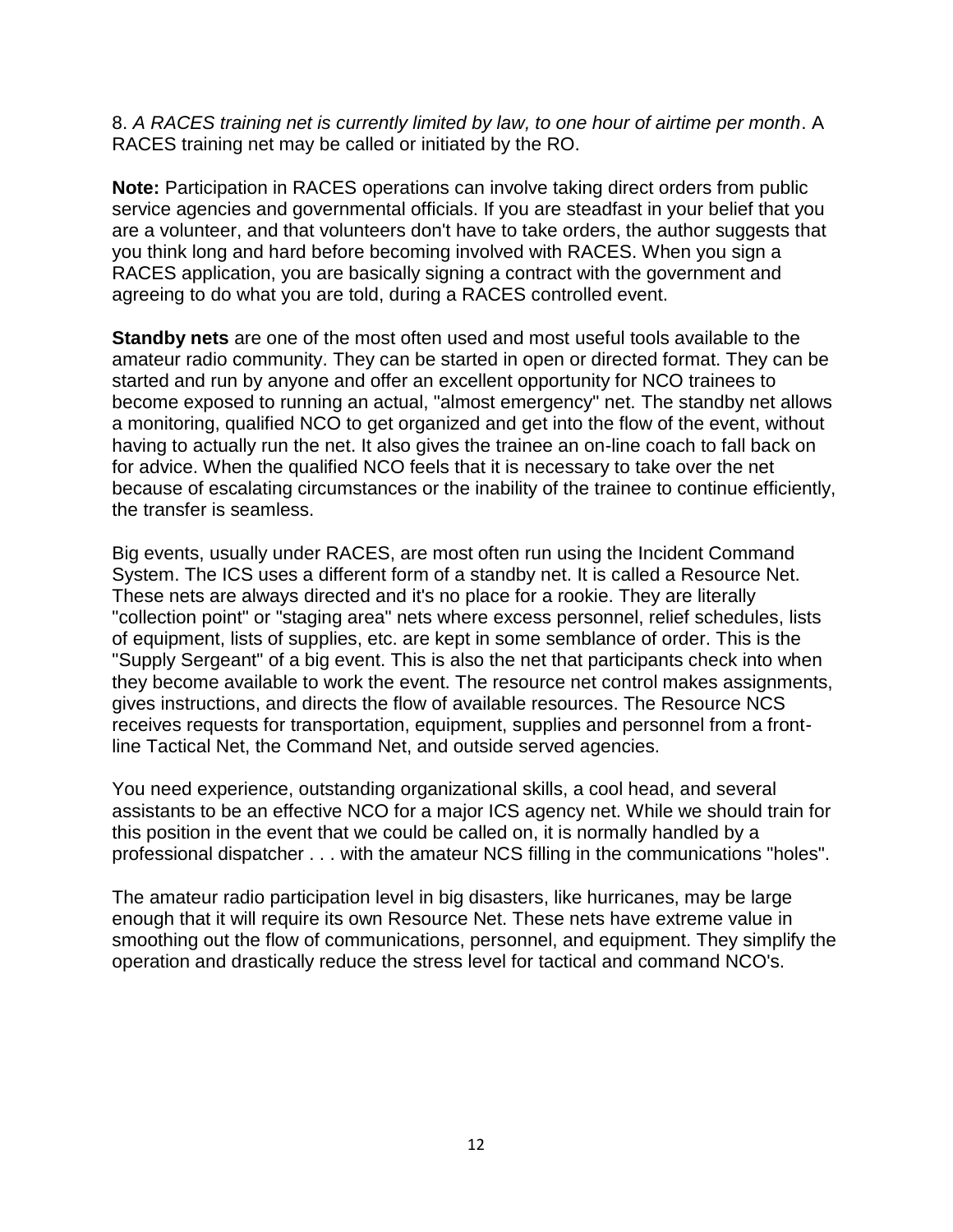**Tactical nets** are used after an event has occurred or during and after a lengthy event. They are found on the "front lines" of response, disaster assessment, recovery and Search and Rescue operations. There may be several of these nets running at the same time; on different frequencies and from widespread locations . . . all reporting to a "master" Tactical NCS at the EOC. Stress safety to your people. Recovery operations are very dangerous. Everyone is excited, in a hurry, confused, and in an unnatural situation . . . a dangerous combination. It is very easy to step on a nail and become another casualty.

**Command Nets** are encountered in all large disasters or emergencies. This is a communications net established to keep the top "executive board" of emergency officials informed. They are also used by fire departments and police agencies during smaller, local events. They are run in accordance with the Incident Command System, (ICS), which will be addressed later in this document. It would be rare for amateurs to be involved directly in one of these nets, but fairly common for amateur nets and subnets to be reporting certain information to a command net. For now, just be aware that they exist and that they are the guys who are really running the show..

### **Amateur Radio Public Service Corps, (ARPSC) nets**

ARPSC nets can be held at the ARRL Section, District, and Local levels. These are information nets. Participants are informed of ARRL policies, news, events, and appointments. These nets represent an excellent training opportunity and should be held weekly. These are always directed nets.

This author firmly believes that all ARES/RACES organizations should hold their own weekly nets for the purpose of advancing the state of readiness for all personnel. This is a tremendous opportunity to address local organizational and educational issues and weaknesses. It is a waste of time to hold one of these nets and not do some training. Training should be no longer than 15 minutes in length. Short simulations of correct vs. incorrect communications and content can be very informative and a lot of fun.

The weekly rag-chew or club net is another excellent place to break in a NCO trainee. These nets can be run in nearly any fashion . . . open or directed. Most of the time, they are run as a directed net in a relaxed atmosphere. These are great training grounds for Net Control Operators.

IMPORTANT NOTE: ARES/RACES and Weather nets and activities *should not* be run as local club events; unless that "club" has been formed, separate and apart . . . as an *independent* ARES/RACES organization. The EC or RO *must* be the final leadership authority in such an organization. An elected local club official should never be in a position to challenge the authority or leadership of an EC/RO in an ARES/RACES emergency event, weather net or emergency test.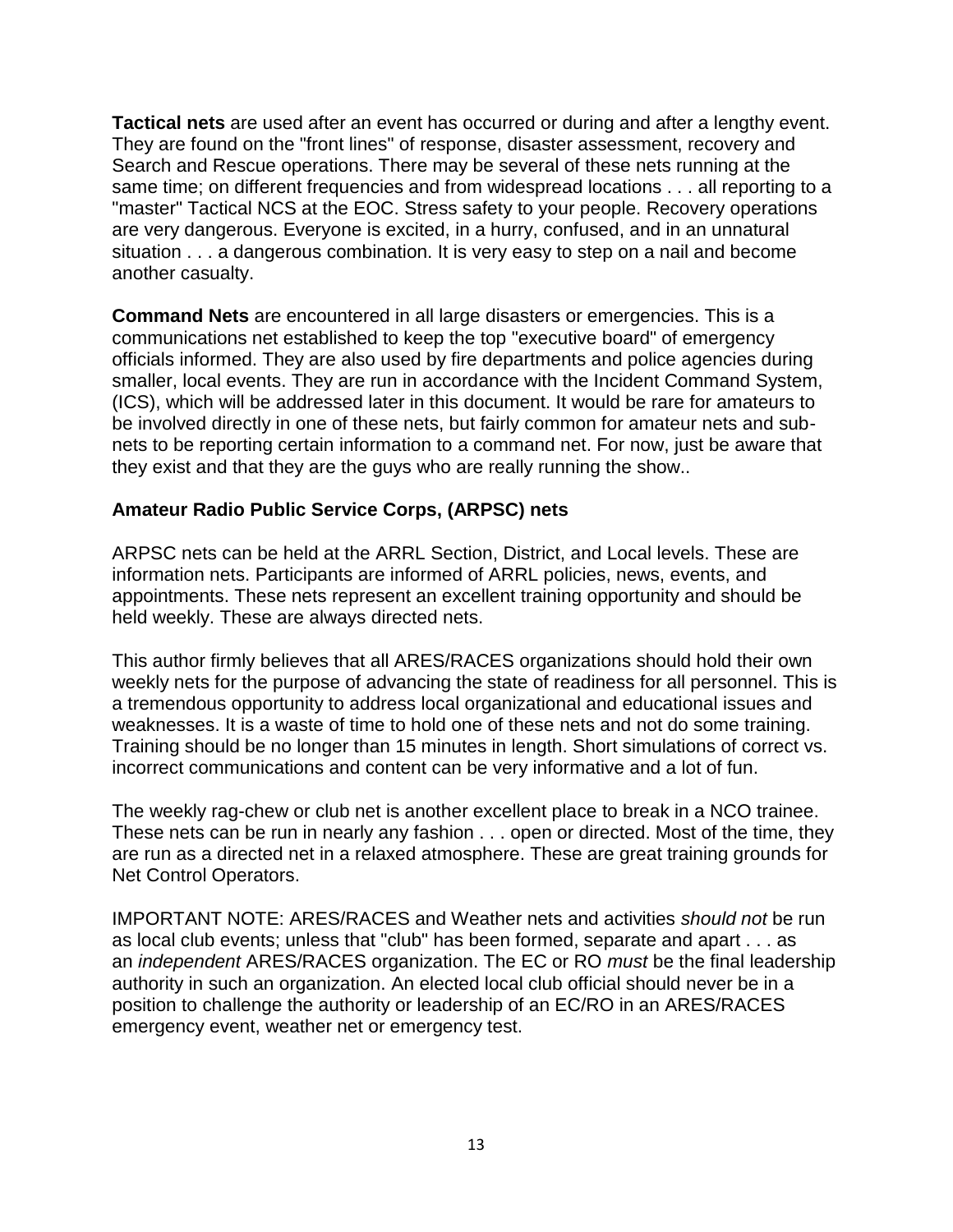### **WHO SHOULD BE NET CONTROL?**

An actual emergency requires an experienced and, possibly, certified operator in the position of Net Control Station. Unfortunately, there are few certification/training programs around.

There has been little, if any attempt, to standardize minimum levels of experience and knowledge for net control operators. Altogether too often, the NCS winds up being manned by whoever was available to be pushed into the hot seat when the stuff hit the fan. . . qualified, or not.

Your organization should establish what it believes are minimums in order to qualify an individual for the responsibilities of running an emergency net. This manual will give some guidance.

Not everyone is cut out to be a net control operator. Those who would not be considered good net leaders usually are not interested in becoming emergency net controllers. This is a fortunate natural phenomenon. Nothing can be tougher than to have to develop the diplomacy to tell someone who has tried their best, that they probably will never be qualified because something in their personality, physical condition or basic intelligence will forever keep them from being effective. This is not to say that the physically challenged, or handicapped, cannot be effective NCO's. Two of the finest emergency net controllers this author has ever heard, are legally blind.

Some of the characteristics that are desirable in a net control operator are:

- Good voice quality with an air of authority; without sarcastic overtones or being overbearing.
- Sense of control and self-assuredness.
- Decisiveness and the maturity to make good judgment calls.
- Knowledge of band characteristics
- Knowledge of common equipment
- Good basic communications skills and fluent command of language
- Ability to absorb new terminologies quickly
- Knowledge of the ICS
- Physical condition that will tolerate high stress for extended periods of time
- A strong team player and organizer
- Good hearing capabilities
- Good ear-to-hand copying skills
- Good listening capabilities
- Decent (readable) penmanship
- Computer keyboard skills touch typing
- Generally "professional" appearance
- Willingness to take and carry out direct orders
- A cast-iron stomach and constitution that can exist on hot dogs, cold smashed sandwiches, soda pop and coffee for days on end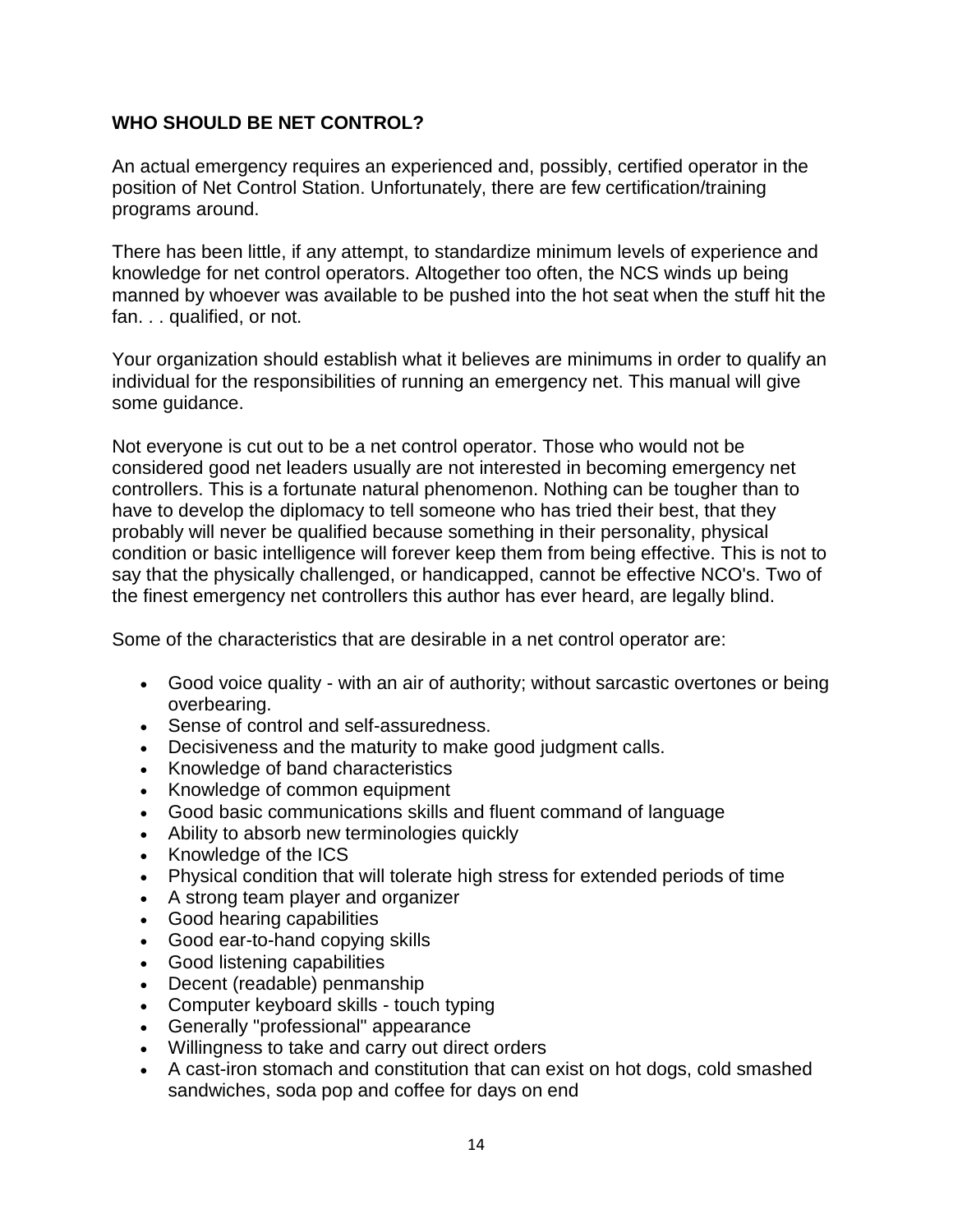- The ability to sleep in a rock quarry without bedding
- Has a spouse who doesn't care how much time is spent away from the family "playing radio"
- Consistently demonstrates above average operating technique
- Has general understanding of all MOU's with served agencies
- Constant concern for the safety of participants
- Good sense of humor

Unless you are fortunate enough to get the author as a Net Control Operator, you probably won't find too many people with all of the above listed characteristics. (Humor intended) The point is, that no two people naturally have identical skill sets or personality assets. Training must be devised and taught in order to enhance the effectiveness of everyone. The training does not have to be complex or sophisticated . . . just effective.

## **WHERE SHOULD NET CONTROL BE LOCATED?**

This question will always be subject to local circumstances and resources. Some areas have beautiful facilities in their County EOC's and the amateurs are encouraged to use those facilities in nearly any way they choose. Some EOC's are marginally equipped and have restricted access. The best location for a NCS may not be at the EOC. In other areas, no such public facility exists and the amateurs must rely entirely on club stations or their own private stations. Whatever the case may be, the following guidelines should be followed.

- 1. Net control should always be located at a station that has a strong, commanding signal. The same is true of choosing a repeater to use. A NCS that can't be heard is worthless. If you have taken temporary control of a net that is just beginning, do not transfer NCS duties to a weak or marginal station. If faced with a choice of a weak station manned by an experienced NCO or a strong station manned by an inexperienced NCO . . . go with the strong station and try to get an experienced operator to a strong station.
- 2. The NCS should have the capabilities to communicate with served agencies. This could be by telephone, radio, liaison station, courier, CB, pony express, or whatever. Get your links set up as quickly as possible.
- 3. If at all possible, the NCS should have alternative, back-up power and a back-up rig.
- 4. During short-term, violent events, an alternate NCS should be either prearranged or set up immediately to run parallel recording operations during the net. If the primary NCS should experience failure, the secondary would automatically assume net duties.

It is the duty of the EC and the Emergency Net Manager to see that the best of resources is utilized for the NCS. If neither of these individuals is available, either the scheduled NCO or assuming NCO should see to it.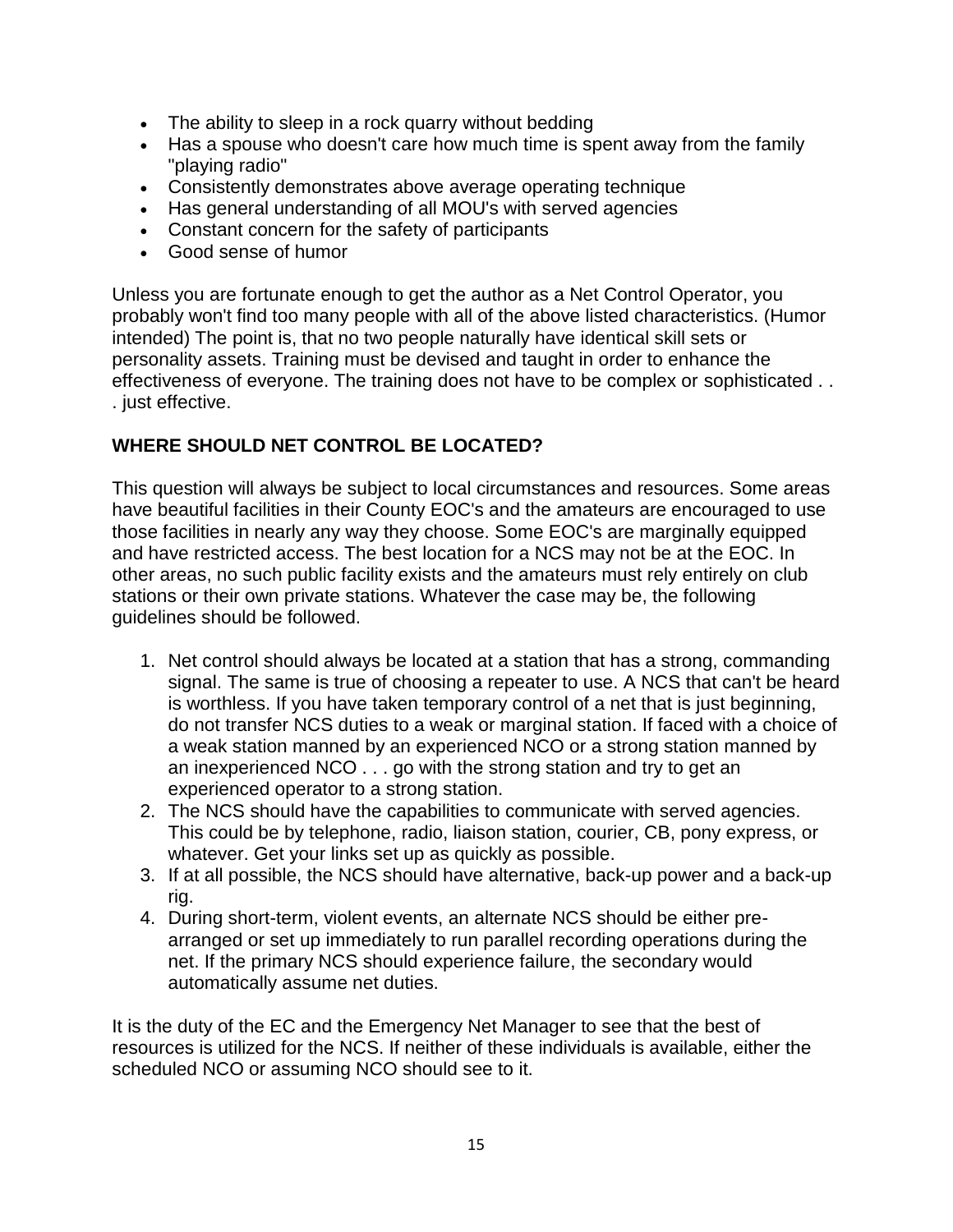Ideally, your organization should have an Emergency Net Manager and a roster/schedule of qualified NC stations and operators; with alternates. This system helps assure that a NCS and NCO are always scheduled for a specified period of time.

# **Chapter Two - THINGS YOU NEED TO KNOW HOW TO HANDLE**

## **BEING IN CHARGE**

Some people are not comfortable being in charge, and others seek out opportunities to be in charge. Some are natural leaders and others have to learn leadership skills.

Net Control Operators are perceived as leaders. Assuming a leadership role means that you are also expected to assume responsibility. When you are accepted as a leader, you are given a certain amount of Authority by those who have accepted you. Use the given Authority wisely and accept full Responsibility for your actions and Trust is built. The greater the level of Trust that is earned, the more Authority and Responsibility you are granted. The longer you produce positive results within this balanced framework, the more you earn Respect.

Seeking a position, accepting the Authority, using it to build up some kind of false personal image or power base, and wiggling wildly to avoid Responsibility for your actions and all the while expecting respectful adoration, is a fool's game. The fool will be quickly found out, scorned and run out of leadership and fellowship by those he presumes to lead.

Be sure you want to lead for the right reasons.

There is nothing grand or glamorous about being a Net Control Operator. It takes work to acquire the skills that make you appear professional. It's the kind of work that can wind up being a lot of challenging and rewarding fun, if . . . you know what you are doing.

## **CHOOSING THE NET FORMAT**

There is little that can be said about making a decision regarding what net format to use. You have to decide. Nothing is chiseled in stone. You can change the net format from open to directed at any time you think it is necessary. An open net is much harder to control; because of its very nature. When you think you are losing control or desire more control over the net, change the format to direct.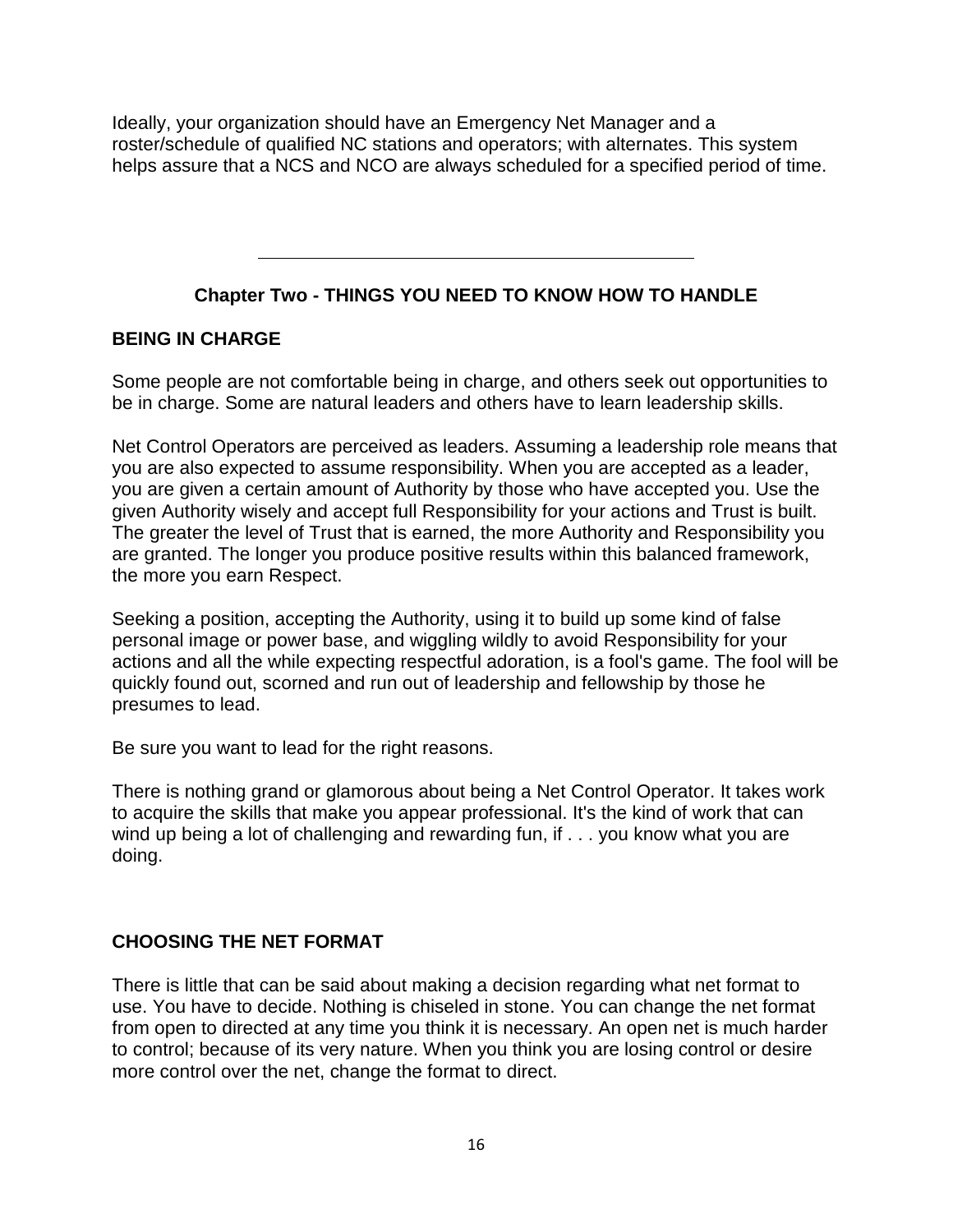#### **DETERMINING NET SIZE**

One of the other items you must make a decision about in starting an emergency net is the size of the net you are going to need. It's a judgment call all the way. It can change very quickly. If you think you are only going to need a half dozen operators, start with a half dozen but leave the door open for more if you need them. If it is a fairly major event that is likely to grow, don't hesitate to activate the calling tree and wake up the world. They can always go back to bed. A Weather net demands all the people you can get.

Don't keep ninety hams hanging in the resource arena when all you need is twenty. Give them a status report, thank them and release them. Some will hang around anyway. There will nearly always be more volunteers lurking and listening to net proceedings.

### **USING TACTICAL CALL SIGNS**

Try to minimize your use of tactical call signs. If you are in an ICS controlled event, the use of "Resource", "Tactical", "Command", "Main", "Control", "Shelter One", etc. is easy for everyone to remember. To assign everyone a tactical call sign is very confusing. Hams suddenly forget what and how to ID. The use of call suffixes is highly recommended. It is quick and familiar. If a ham forgets to use his assigned tactical call, just gently remind him by leading. If he calls in using KX8ABC after you assigned him "Shelter One", just "Roger, Shelter One" from you will be reminder enough.

## **NET DISCIPLINE**

The level of net discipline is yours to set. You have to decide how tightly you want the rules followed. Describe exactly what you want in your net instructions. Most of the time, the net participants will sense just how much urgency there is by how you are reacting. If you push up the pace and become more clipped or terse in your responses, they will follow your lead. If you are laid-back and relaxed, they will follow. When you can, change the pace and have a little fun!

You are going to have the usual Bozo in your net. Count on it! Look forward to it! It's a challenge to your skills! Lead your Bozo back into proper procedure by example and gentle reminder. Conducting on-the-job training is part of your job. A good, nonsarcastic sense of humor is invaluable. If you did a good job on your net instructions, you can always repeat an applicable part of the net instructions as a general reminder to the entire net. Do not address that reading of the instructions directly at Bozo. Avoid direct confrontation with anyone.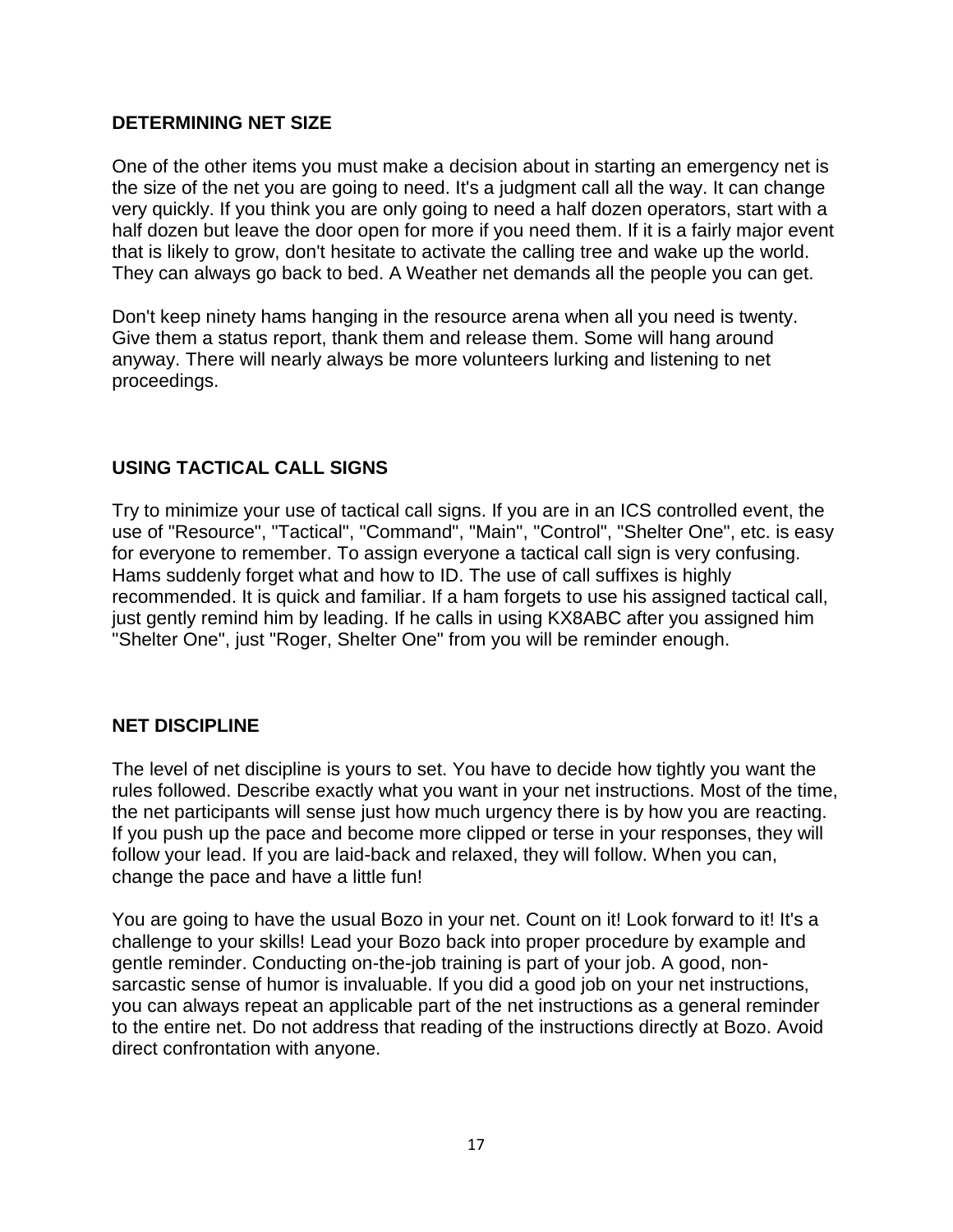**NEVER** dress anyone down on the air for a rules infraction. If the problem persists, find a way to get Bozo off the air. Have him come in and log or be a courier for you . . . as a special favor. The rest of the net will be rolling in the aisles.

You are going to be in charge of a frequency. Your first duty is to be sure that frequency is used in accordance with FCC Rules. Proper ID at the ten minute mark can be difficult to remember in the heated activity of a net but you and your participants have to do it. If you can grab 30 seconds, hold a round-table ID session or an ID roll call in which they answer you with their call sign. They will look forward to it and stay on frequency.

## **HANDLING REQUESTS TO "GO DIRECT"**

These requests can be a very valuable tool. They can save a lot of valuable air time. They can also seriously disrupt the flow and control of a net when abused. Cover what you expect these requests to consist of in your net instructions. A good, quick response to one of these requests is simply: "Make your call."

## **NET INSTRUCTIONS - USING AND CREATING**

When you go to a directed format, you should be prepared to give net instructions, or directives. Be specific. Practice writing exactly what information you want passed in your net and how you want it passed. Listen to other net controllers and pick up little goodies that they do. Net instructions are very important to you and to the participants. They give the net a defined purpose, content and method of operation. Again, nothing is chiseled in stone. Net instructions can, will, and should change with the intensity and duration of the net. Don't change a lot of little pieces of the net instructions. Inform participants that you are giving an updated set of net instructions and give entire set again.

Whatever your instructions are, **WRITE THEM DOWN!** You need to be able to refer to them for updates, as a personal reminder as to what you last told them to do, and for repeats of instructions as needed.

## **NET INSTRUCTIONS IN WEATHER NETS**

Net instructions are *extremely* important in weather nets. You must be very firm and specific about what you want reported. If you don't, you will get "sunshine, flash-toboom, and dewdrop" reports that don't mean anything to anyone. If you don't explain at the outset, that this is a thunderstorm watch ... we expect clouds, rain, and thunder and lightning . . . and those things are not reportable unless rain accumulation reaches flash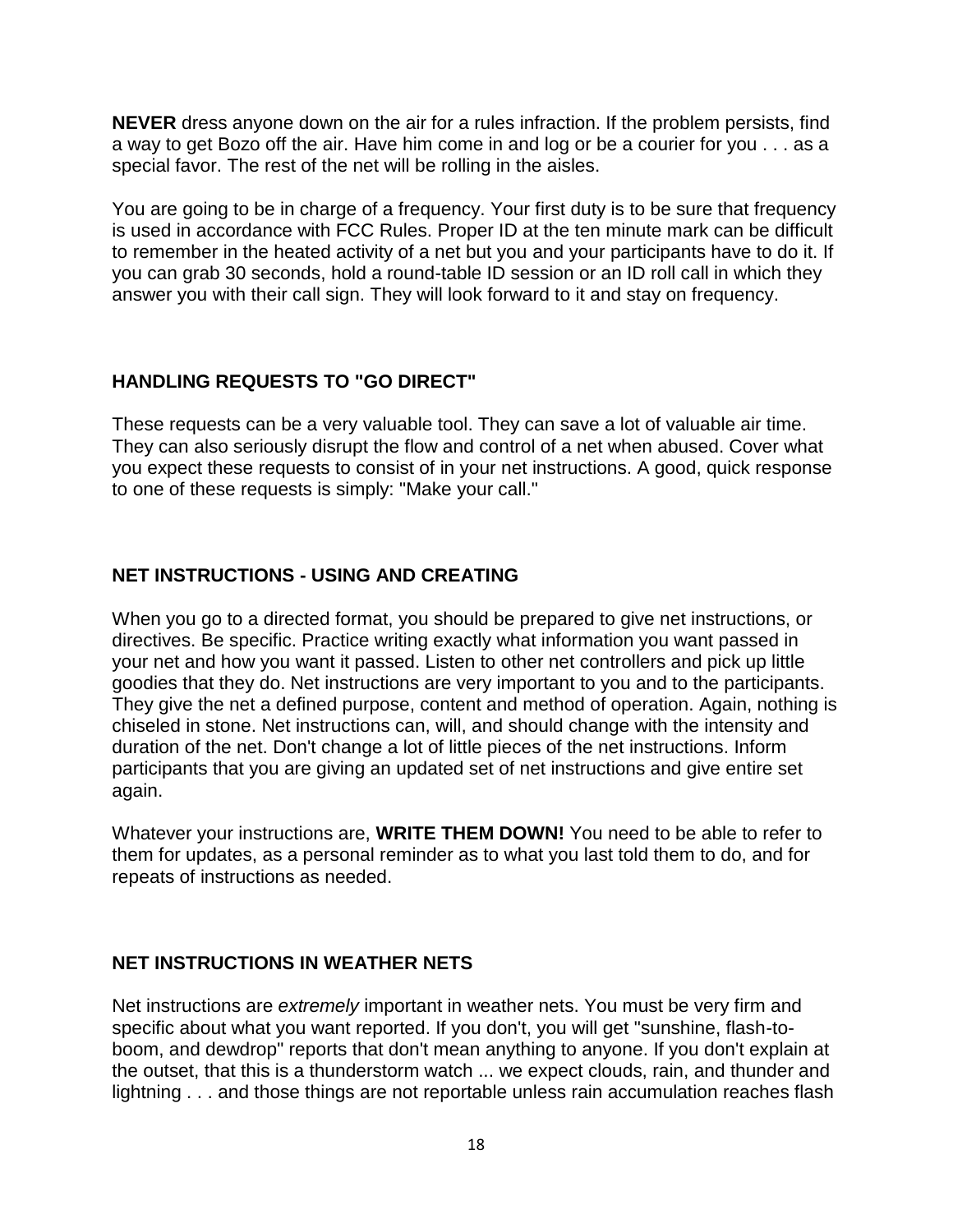flood danger or lightning strikes a person or property . . . they will drive you nuts with weather drivel. If an inexperienced spotter reports these things, thank them and simply read that part of your instructions again. Start your reading with something like: "The net is reminded ........." They will get the idea sooner or later.

Net instructions for weather nets should contain strong discouragement of storm chasing. It is a very dangerous practice for professionals. It is potentially deadly for the average spotter; who believes he is above average. Spotting and Driving do not share a common meaning. The author is about to the point that he will refuse to recognize a spotter who is deliberately chasing. It makes for an impossible safety program for the NCS when he doesn't know exactly where everyone is. Part of the job of the NCS is to keep spotters out of harm's way. This is impossible when eight or ten hot-dog, stupid spotters are driving willy-nilly into the active center of a storm. Park them and keep them parked . . . or refuse to use them. They too, may get the idea sooner or later.

## **SAMPLE WEATHER NET INSTRUCTIONS**

This is not something you should copy and use directly. It is only a sampling of content possibilities.

**"This is KB8ABC, and I will be acting as net control for the duration of the weather event that is current in our coverage area. This will be a directed net. All communications are to be addressed through net control. The NWS has issued a severe thunderstorm watch for the following counties \_\_\_\_\_\_, \_\_\_\_\_\_\_, \_\_\_\_\_\_\_\_. At this time we are condition green.(yellow, red). Your check-in instructions are as follows:**

- 1. **When checking into the net, please give your call sign, name, and location, mobile or stationary status, direction of travel if mobile and how long you will be available.**
- 2. **If you must leave the net for any reason, please notify net control**

**"I will now take check-ins for this weather net."**

## AFTER CHECK-IN

**Attention all net stations!! This is KB8ABC, net control.... please stand by for net instructions."**

**"The instructions for this net are as follows: This is a Severe Thunderstorm Watch. We expect rain, thunder and lightning, wind and low cloud formations. The following items are the only reports that net control wishes to hear from Spotters; please use only the suffix of your call when calling net control:**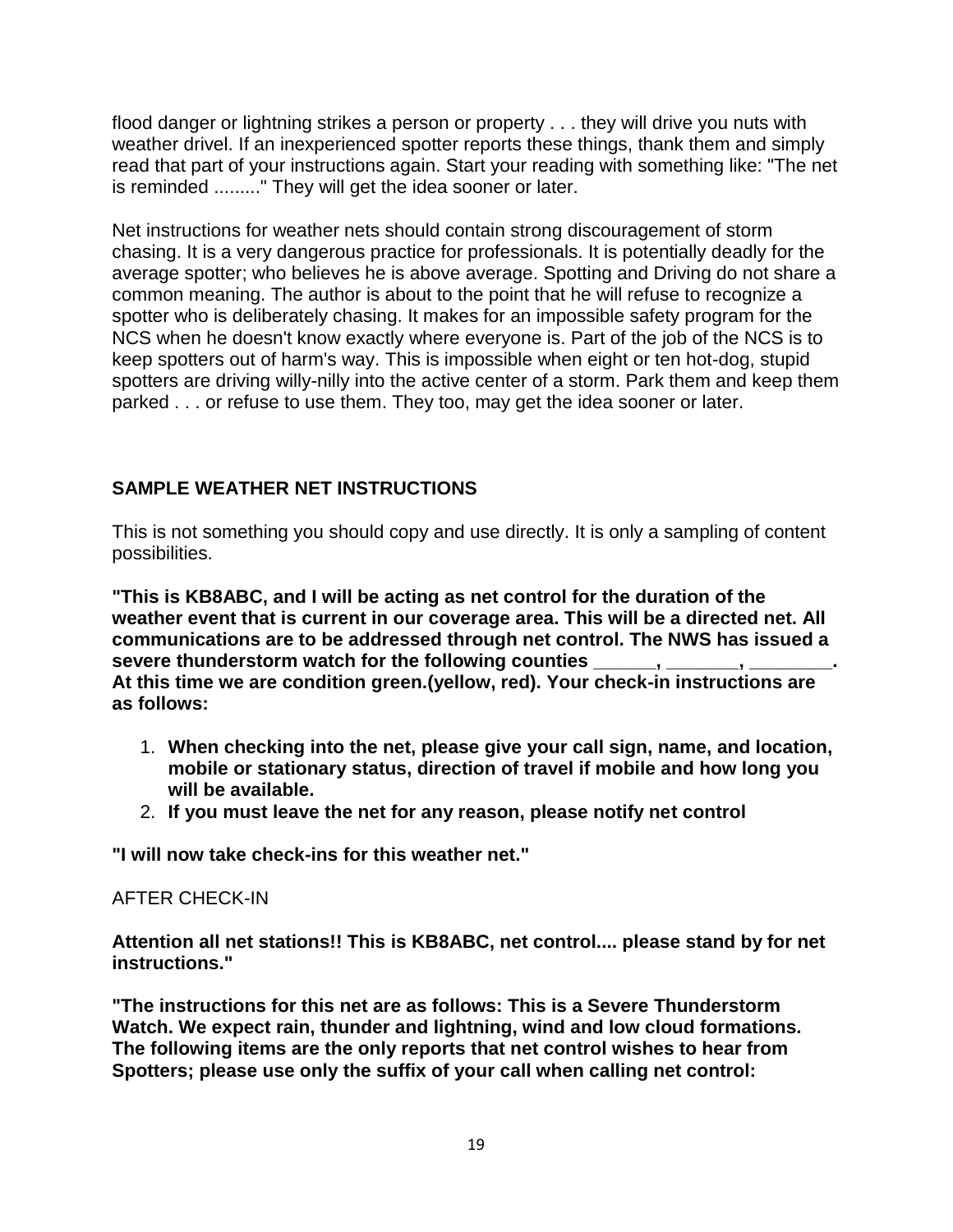- 1. **Report all hail . . . regardless of size.**
- 2. **Report only winds measured or estimated to be over 50 MPH.**
- 3. **Do not report lightning unless it hits a person, building, and electric services or causes damage resulting in blocked roadways.**
- 4. **Rainfall is NOT to be reported unless accumulations threaten flash flooding.**
- 5. **Wall Clouds with confirmed rotation are to be reported.**
- 6. **Funnel clouds are to be reported.**
- 7. **Tornadoes are to be reported.**
- 8. **Thunder is not important and is not to be reported.**
- 9. **If you are stationary, do not move without notifying net control; unless you are in imminent danger.**
- 10.**If you are mobile, do not engage in Storm Chasing. Mobiles that must remain moving will please report their location to net control every 15 minutes.**
- 11.**Do not go mobile unless it is to go to your pre-assigned stationary viewing area.**
- 12.**If you are in a convertible, please do not observe from inside your vehicle. Seek a shelter from which you can observe safely.**
- 13.**All reports should follow the TEL (Time, Effect, and Location) reporting procedure.**
- 14.**Priority and Emergency transmissions must meet standard definitions and will be handled immediately by Net Control.**
- 15.**Consider your own safety at all times.**
- 16.**Only your direct observations are reportable. Commercial radio or TV weather reports, radar descriptions, or police and fire department transmissions that you hear on scanners, are not reportable on this net.**

#### **"This concludes net instructions at this time. I will repeat the net instructions from time-to-time. Please listen carefully to the net. Instructions can change quickly with events. This is KB8ABC, standing by for Spotter reports."**

Time permitting, you can take more check-ins to the net. Each time you take in a new group of Spotters, you should repeat the net instructions.

The above is only an example. Tear it apart. Modify it. Put it back together. Embellish it. The important thing is that you practice writing examples like it; so that you get used to thinking ahead about what you want from the net participants. The better your instructions are, the smoother the net will run, the more professional it will appear to the world, and the more control you will have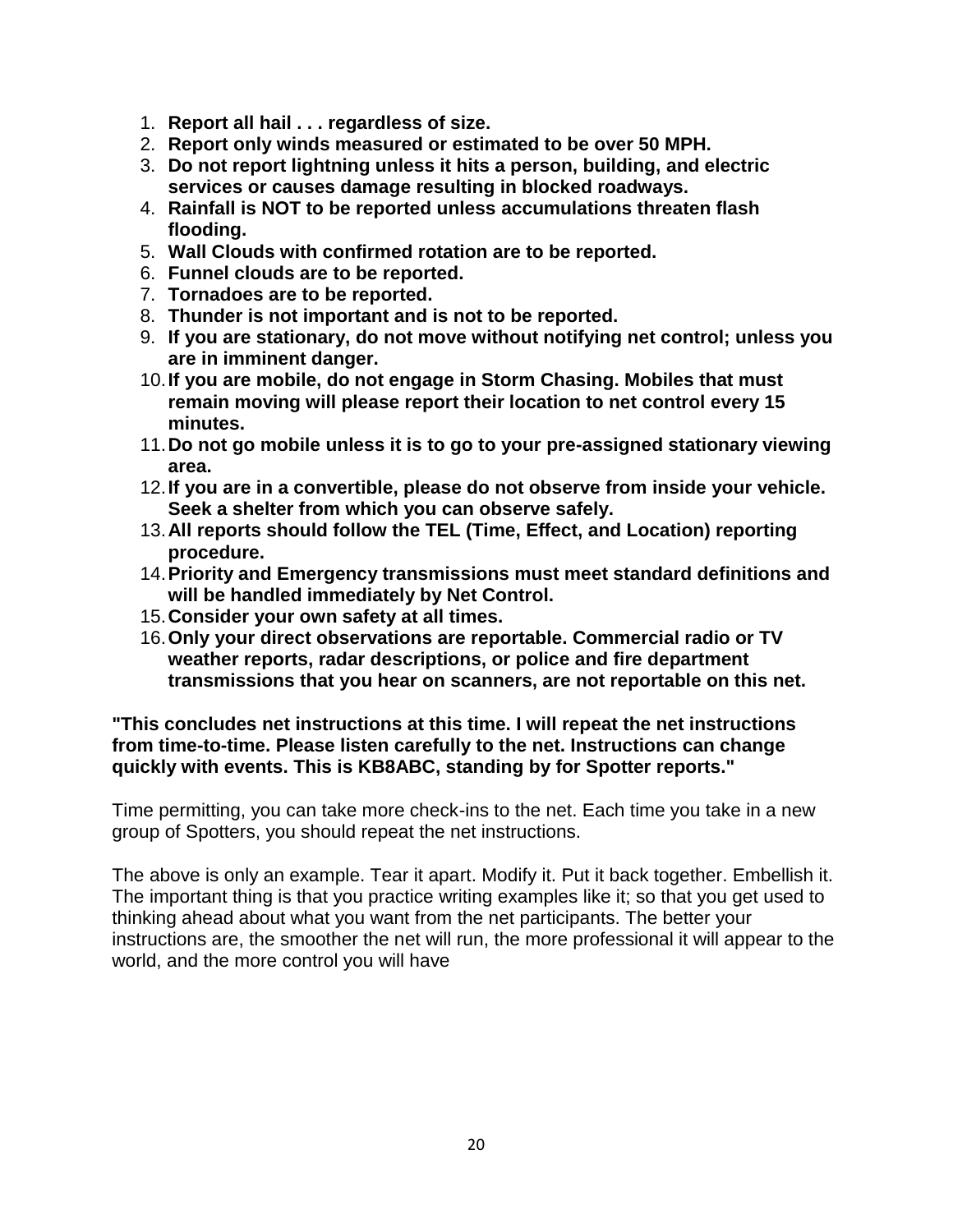## **NET ANNOUNCEMENTS**

Good NCO's use net announcements regularly. Net announcements do not have anything to do with Net Instructions. They are merely a way of keeping the net participants informed of events and operational changes. Net announcements keep them reminded, interested, awake, and on frequency.

Some of the things you can put into your announcements are:

- Safety reminders
- Frequencies of Sub-Nets and Liaison Stations
- Current events regarding the emergency. Be careful not to air exact locations of casualty occurrences or the known names of casualties.
- Short term weather forecasts
- Encouragement and praise to the poor guys standing in the rain, etc.
- Shift Schedules
- Eating Schedules and Food Source Locations
- Short break relief rotations
- Locations of restrooms available
- Travel/transportation hazards
- Safe/Approved travel route
- Termination/Activation of emergency sub-activities
- Humorous happenings
- Equipment/battery check
- ID sessions
- Relays of personal messages from family to participant

Boredom sets in with a vengeance in many nets, and in a relative short time. Use your net announcements to keep it interesting. If your people don't have anything to listen to on the net, they will wander off frequency looking for something of interest or shut their radios off to conserve power.

## **THE UNTRAINED OBSERVER**

The untrained observer can be a lot of fun. He/she will test your patience, communications skills and teaching abilities to the max. The untrained observer will, most commonly, be found somewhere in a weather net. They really don't know that they are supposed to know exactly where they are, what they are seeing, what they are supposed to report, how to report it, how a net works, that the rubber duck on their HT is really just a dummy load on a stick, or that their spare battery pack needs to be charged once in a while whether it gets used or not.

Be gentle with them. Teach them by prefacing all questions and comments with something like, "KZ8ABC, thanks for your input . . . on this net we usually . . . OK?", and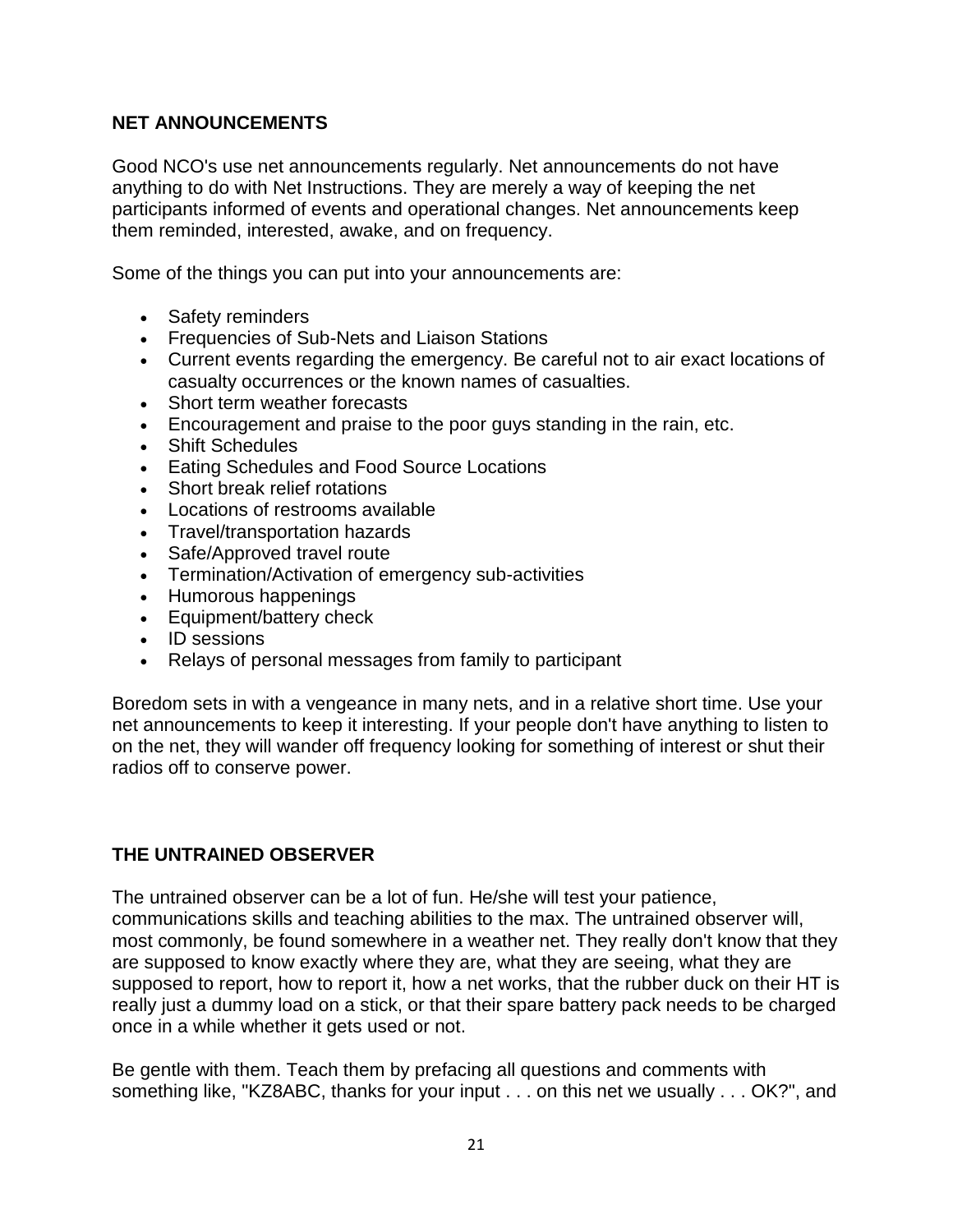proceed to teach them without them knowing it. If things are going hot and heavy in the net, tell the station to stand by and go back to him when you get a little break. If you are clever and have the time, you can entertain and re-educate the entire net regarding proper operating procedures; without hurting the newbie.

Fun Suggestion: Find someone in your club or organization who was a Radio Telephone Operator (RTO) in an artillery outfit. Have them tell you how the military taught them to handle an untrained forward observer. Take some of those ideas and work them into the beginning or end of your next DF Fox Hunt. Mixed with a few scavenger hunting techniques that have nothing to do with radio, it can be a real brain teaser and it's a great equalizer between the guys with Doppler and the guys with the coffee cans and garbage can covers

# **THE IRATE/UPSET PARTICIPANT**

This is one of the toughest things you are going to face. If handled incorrectly, it can cause net participants to "take sides" and erode the morale and effectiveness of your net. People get their feelings hurt over nothing, especially when they are tired and under unusual, stressful circumstances. Your first reaction may well be to retaliate in an upset manner. This will blow the net. **Here is a formula to cure the problem:**

1. **Slow up. Don't respond instantly**. Take a deep breath.

## 2. **Do a quick personality review of your assailant.**

# **DO THE NEXT THREE STEPS ALL IN ONE STATEMENT.**

3. **Acknowledge the problem.** Give in to the "Problem". Whether they are right or wrong! This acknowledges that there is a problem and that you are recognizing that fact. It also throws them off balance. They are not expecting this. Once you agree that there is a problem, the "fight" is gone.

4. **Empathize with them!** Whether you understand or not, tell them that you can understand how they can feel that way and that under the same circumstances, you would probably feel the same way.

## 5. **Ask them for a quick and simple suggestion for a solution.**

#6. **Listen intently!** This is where they will reveal the real problem. Everything they have said up to now may have been a loud smokescreen. Somewhere in their suggestion, they will tell you what they really want from you.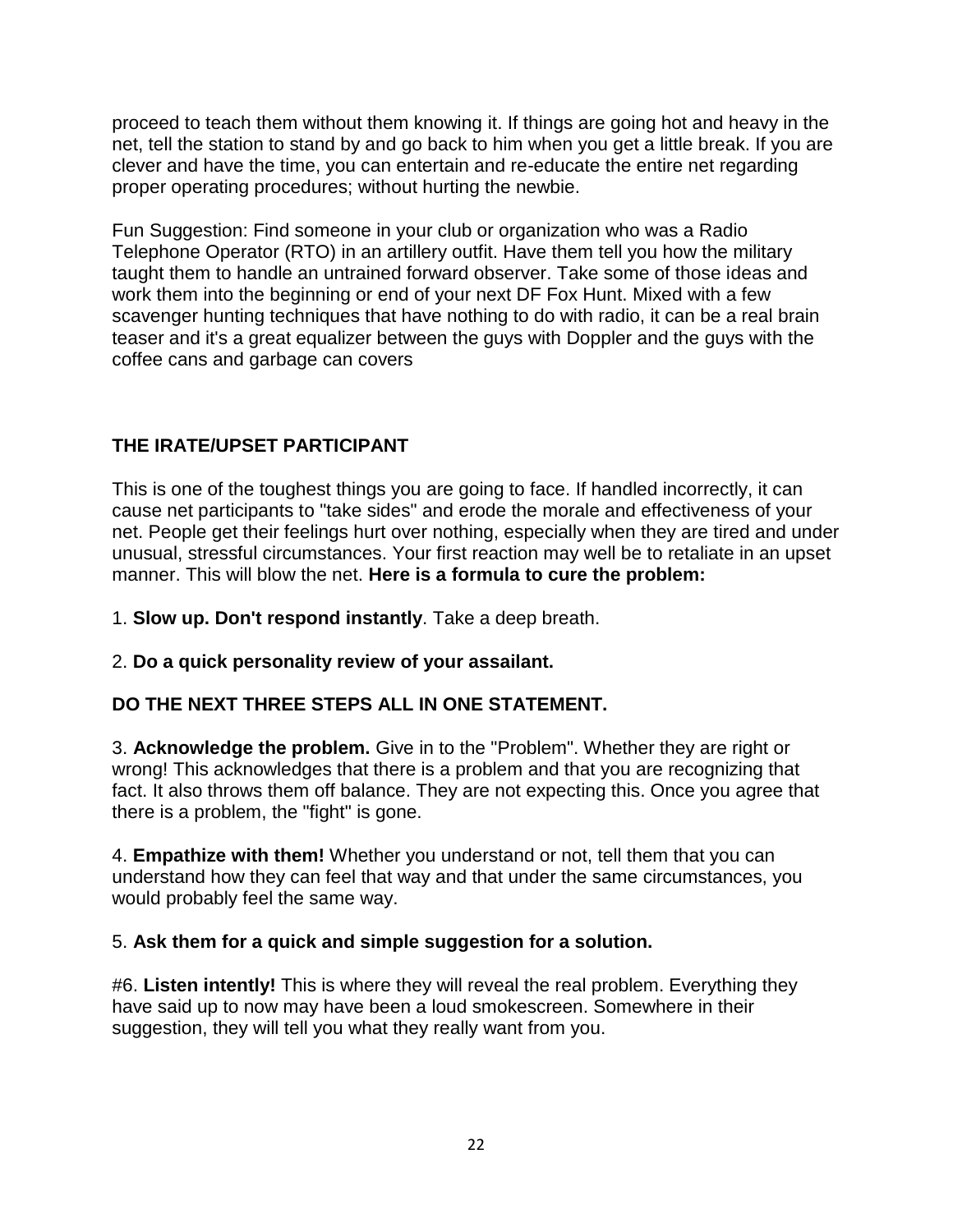7. If their suggestion/solution is something reasonable, tell them that you will try to put it into play. If it is not, make a counter-suggestion that will satisfy the real problem that they have revealed to you.

. 8. If the problem cannot be resolved quickly and reasonably, quietly send someone to replace this individual and relieve him from his post. If there are no posts involved in the operation, give up ... let him win . . . politely explain that the net must continue, thank the person for his services, and tell him he doesn't have to stick around. You tried to solve the problem reasonably and he refused. He wins the fight and you won the battle. The rest of the net will respect what you did and morale will remain intact.

## **WHAT CALL GETS YOUR ATTENTION FIRST?**

"Emergency" calls have the highest priority of all calls you may receive. "Priority" calls have the second highest. Whenever you hear a call on the net that begins with the words "Priority" or "Emergency", you must stop the net cold in its tracks and give your undivided attention to that call. No routine transmissions are allowed until you announce that normal net activity is to resume. Say something like: "Please hold all routine traffic until emergency traffic is cleared." The "Emergency" call is the only call that is authorized to interrupt the handling of a "Priority" call. If by some weird circumstance you should ever be involved in handling a Priority call and you should receive an incoming Emergency call, tell the Priority call to stand by and handle the Emergency call immediately. Then go back and finish up with the Priority call.

#### **Here is the difference:**

**"Emergency"** calls mean that if the call is not answered immediately, there is a definite, severe and "RIGHT NOW" condition or hazard that *will* result in death or serious injury to a person or people.

**"Priority"** calls mean that if the call is not answered quickly, a possible and probable hazard or condition exists, or is developing, that *could, might, or may* result in loss of life, injury to people, or severe damage to property.

# **WHAT IS A LIAISON STATION AND HOW DO YOU USE THEM?**

Liaison stations are very important in many nets, especially large-scale nets or those spread over a wide area. They are invaluable in a net that is serving several different agencies. As NCS, you can create Liaison Stations "on the fly" as you need them.

What a liaison station does, is act as an answering service and garbage filter for the main NCS and a served agency. It monitors what is happening on a sub-net that is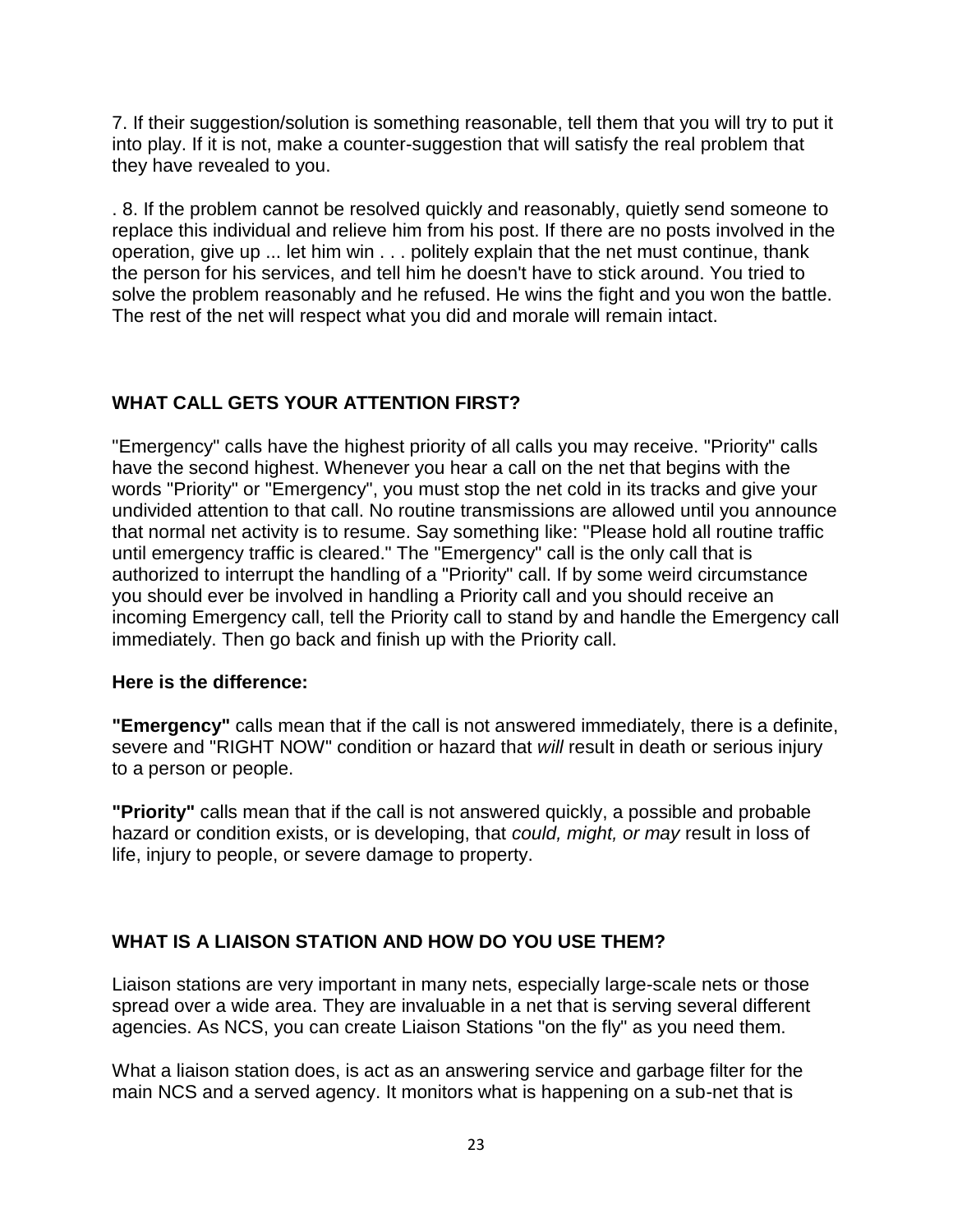serving a particular agency on a frequency separate from the NCS. The liaison station may act as a semi-silent net control for the group of hams doing the work at that agency. He handles a lot of the usual goofy questions for the group and makes sure they have what they need. The workers know that he is their contact man. In most cases, he also monitors the Main NCS Net. When important stuff comes through from either side, the liaison station passes it to the other party. This entire process is designed to lighten the load on the main NCS. Instead of constant and confusing chatter from 30 to 100 hams, the NCS is dealing with 5 or 6 liaison stations. The use of various tone-encoding schemes by the main NCS can significantly reduce the chatter for the liaison stations as well.

Situations are encountered, particularly in weather nets, where the distance from one area to another is too great for effective direct communications and repeater linking is either not possible or inadequate. In this case, a liaison station may be used to relay only specific information between the two sites. This requires two transceivers, sometimes on different bands, outstanding antennas and, possibly, amplifiers. The operator must have outstanding operating skills and be very well trained. A simpler method is often used. The liaison station may just monitor repeater activity and report the appropriate information to the second site by way of telephone. Because of their fascination with radio, hams often overlook the value of a working telephone.

## **WHAT IS A SUB-NET AND WHEN IS ONE NEEDED?**

A net can rapidly expand into too many functions for one NCS to handle. The worst and busiest time for a NCS is usually right at the beginning of an event. When the action begins to get out of hand, you should consider setting up a Sub-Net to handle some of the traffic.

When you put out the call for a volunteer to act as a Sub-Net NCS, be prepared to give that operator specific net instructions. This way, he knows exactly what you want him to handle.

One of the first sub-nets you should consider is a Resource net. This net will handle the check-ins/outs, equipment list, duty assignments, shift relief, and transportation problems for you. When you get a call from an agency requesting two hams with HT's and extra batteries, you call the Resource NCS and he will handle it. He will report to you when they have been dispatched and when they arrive.

When you receive a call for five teams of five individuals each to help with damage assessment, call the Resource net NCS and have him set up a Tactical Net. The Resource net gets the people, equipment and transportation and has those people report to the new Tactical NCS. Tactical NCS will report only priority messages to you. If he needs additional people or equipment, he calls the Resource net.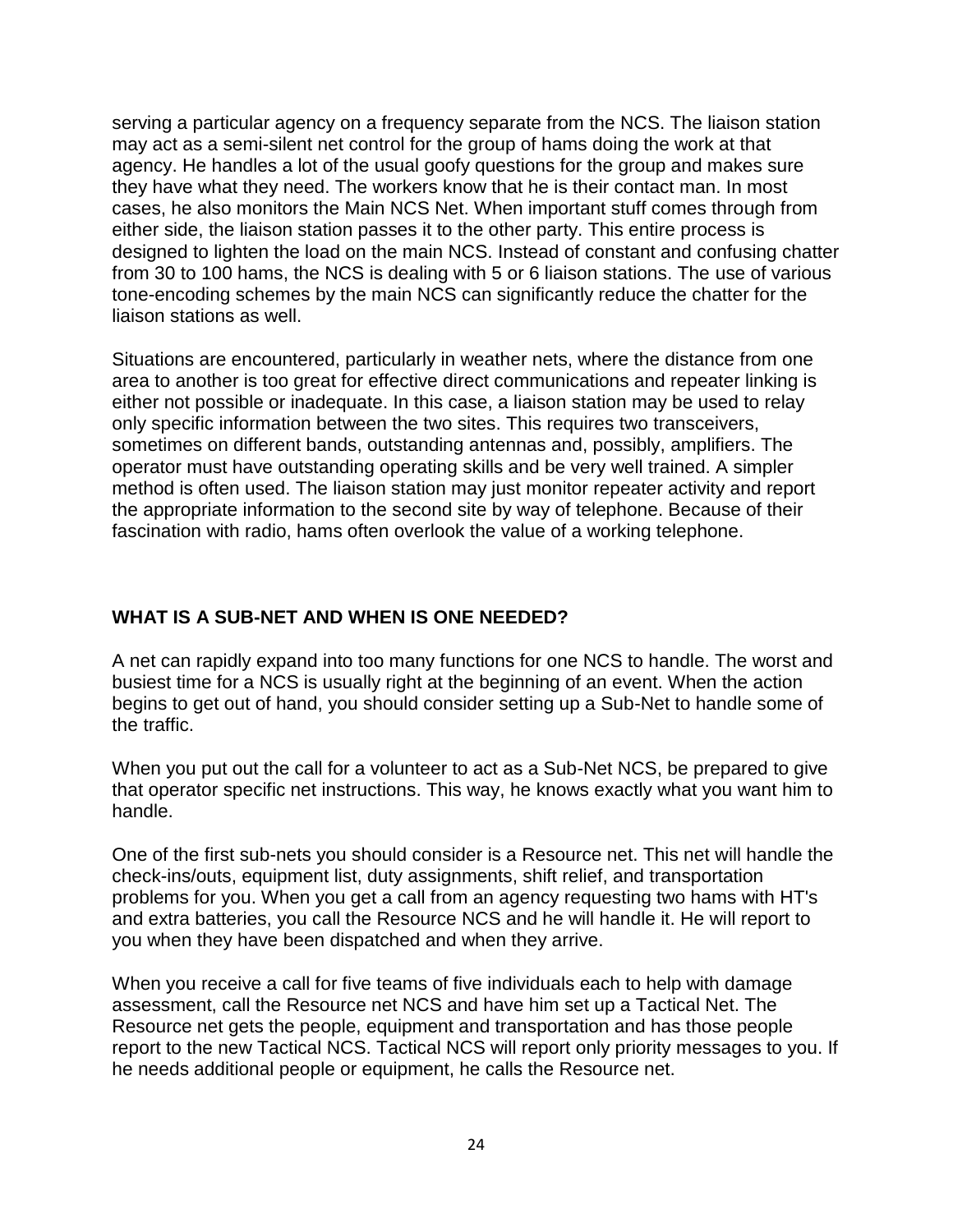Let's say that the Resource NCS is now feeling that he is about to lose control. Transportation is getting to be a major bottleneck for him. He can check with you, (you have now become the Command, or Main, NCS), and tell you that he wants to start his own Sub-Net to handle transportation. You say to go ahead. He then gets a volunteer to be NCS for the new Transportation net. The Transportation NCS will report directly to the Resource net NCS. When the Transportation net is all set up, the Resource NCS informs the Main NCS. Main NCS puts out a general announcement that there is now a Transportation Net. Now, if anyone, anywhere in your network, needs transportation, they call the Transportation NCS.

## **YOU DIDN'T KNOW YOU KNEW - The ICS lights go on!**

If you understand the Sub-Net process, you now understand the basics of the Incident Command System! There is no mystery about the ICS. The only difference between what was just described and the ICS is that the ICS has automatic overload prevention. The ICS has a defined chain of command and authority, and is designed to automatically split big and growing tasks into smaller, specialized tasks before the whole thing gets too big for any one person or group to control. It uses something called a "span of control" to trigger the automatic split. As soon as a leader is faced with more than 5 to 7 people or agencies reporting to him, the system splits; and some of those people or agencies begin reporting to someone else with the authority to handle their problems. Police and Fire Departments are heavy users of the ICS. The Red Cross has its own version of the ICS.

Hams get confused when they are suddenly told by a served agency authority to begin reporting to what appears to be another agency or division of an agency. Just do it! The ICS has split and you have a new boss. No big deal. Just inform your own NCS of what is going on (he probably already knows) and keep doing what you have been doing.

#### **HOW LONG SHOULD YOU STAY ON DUTY AS NCS?**

Take frequent breaks during your tour as NCS. If you begin to wonder if you should take a break, you need one. Turn it to one of your assistants for a while. The net won't fall apart. Experienced NCO's will tell you that a two hour stretch is just about maximum without a break. A four hour shift is considered maximum. A six hour shift is considered to be the beginning of a self-destruct sequence. It is a very stressful position to be in. You will start running on adrenaline and caffeine and not even know it. Be sure you eat regularly and take in plenty of fluids. If your blood sugar or electrolytes get out of balance you will get the "dingies" and become short tempered and/or silly.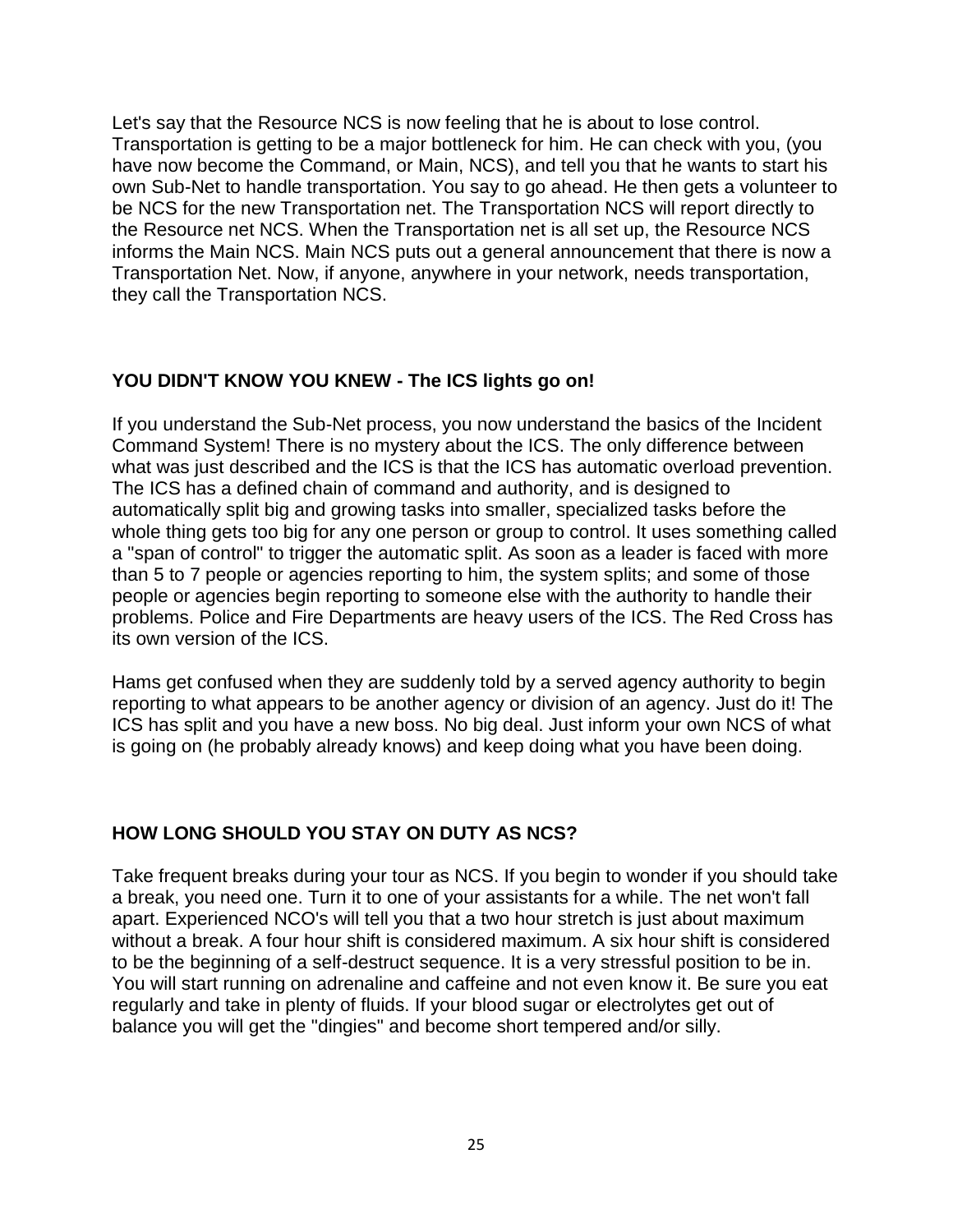## **Chapter Three - THINGS THAT YOU NEED TO PRACTICE**

## **Copying call signs**

One of the greatest fears for a new trainee to overcome is that of copying that flurry of check-ins at the beginning of a net. Ear-to-hand coordination is difficult to master for some people. As NCO, you can ask for a slow pace and lots of space between checkins.

Studying for your Morse Code Exams will help a great deal. It's all Ear-to-hand coordination.

Another way to practice is to listen to all the nets that you can. Copy the call signs as best you can as they come in to the net control. Don't worry about getting all of them. Get what you can. Just keep going. If you have access to an HF receiver, some of the hottest, fastest, nastiest check-ins that you will ever hear are on the various traders nets. When you can copy ten or fifteen call signs out of a "Big Guns" check-in in 15 seconds, you are almost a master! The first time you hear one, it's guaranteed to blow your mind!

Another source of practice is to tune into a contest on the weekends. Listen to how an experienced contester handles a pile-up. He will copy as many stations as he can get down out of a burst of calls that fly at him, he will the say "I've got a group" and then quickly list, verify and work those calls in order. If he missed one, so what? They will try again and he will likely get them on the next burst of calls. Copy right along with him. Get all you can. The noise and multiple signals all jammed up together will make it difficult at first but not impossible. It will make it a piece of cake to pick out both sides of a double or triple when you go back to that nice clean FM signal on the repeater.

## **Writing it down**

When you are NCS, you are always writing something down. You are taking an NTS message, writing your next announcement, making notes, logging net activities, taking check-ins/outs, making lists, etc.

While you are listening to any net, practice taking notes of what is going on. Your own brand of shorthand will emerge. This will help you immensely when it comes time for you to take on your first NCS assignment.

Some prefer to do their notations on a computer. That is OK. But . . . you should always plan and train for a worst-case scenario. What if you don't have power for the computer? How good are your ear-to-hand skills? Running a pencil at twenty words per minute is a whole lot different from typing at fifty words a minute. The personal shorthand will change.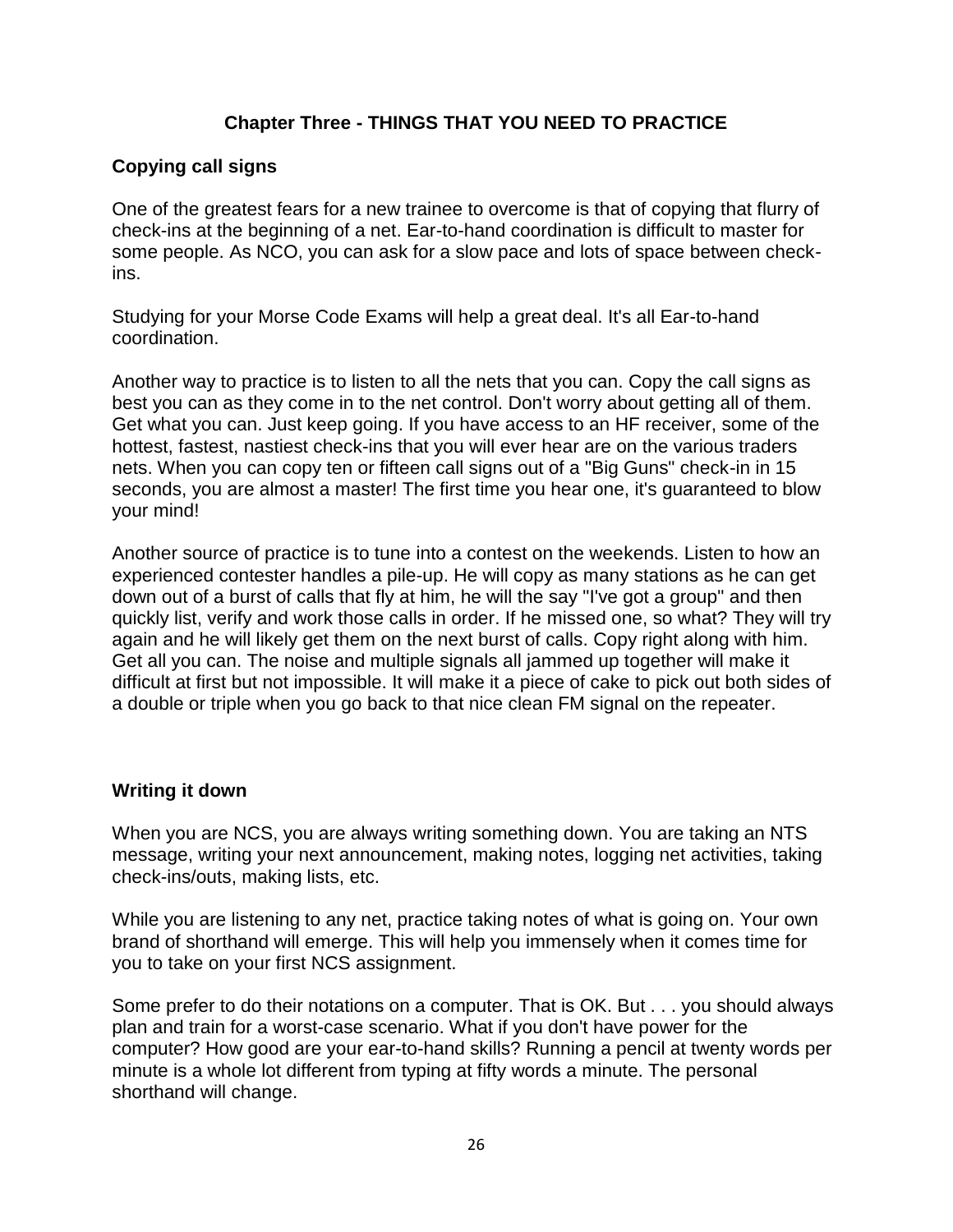#### **Practice listening.**

Sounds kind of dumb? Bad signals abound in amateur radio. Even on FM repeaters, the rubber duck signal and fringe area propagation noise is abundant. You need to train your hearing to sort out the message from the noise. Try detuning your 2 meter rig by moving 5 hz off frequency and listen to the traffic on your favorite repeater. Try to make sense out of that "bad" signal. You can do it!

Sit and listen for periods of time to any conversation on HF during a distant weather disturbance. After a while, with concentration, you hear right through the noise like it isn't even there. With some practice, you can turn this new- found ability on and off at will; and with more practice it becomes automatic. You can suddenly hear those marginal stations on the repeater. Your ears only get part of what is said . . . your brain will fill in the blanks.

### **Practice running nets.**

Run the local rag chew net, ARPSC net, weather standby net, the ARES/RACES net, and every other net you can weasel your way into running. It's all good practice. If a NCS training program is working well in your area, there should never be a need to beg for a net control for any net. If it's working right, you will have to stand in line to run a net.

Tape-record any net that you run. This is one of the best ways to actually test your developing skills. You will be your own worst critic. Keep the recordings for a few months. By comparing your performance of a few months ago with what you are doing now, you can really see how you are progressing and . . . they will become great sources of entertainment and teaching tools for you in the future.

#### **Practice passing NTS messages**

A net control operator must be able to pass NTS format messages! The Radiogram form should be a "picture" in your mind. The ability to take, pass and initiate NTS messages should be as automatic and natural as eating. Pass them on your local ragchew nets. Pass or initiate messages everywhere; until it is second nature. Send your mother an "I love you". Dig out your address book! Send your friends messages across the country! It doesn't matter how much of a pest you think you are. Do it until you have it down cold!

Actually, you probably won't get any negative comments. Non-hams think these messages are pretty neat. It really is, if you stop and think about it. How would you like to get a phone call from a complete stranger with a "happy birthday" message from somebody you haven't heard from in years? By WHAT?. . . by ham radio? I can send a FREE reply? Instant ego trip. Guess what they are going to talk about all day! Guess what they might check out for a hobby!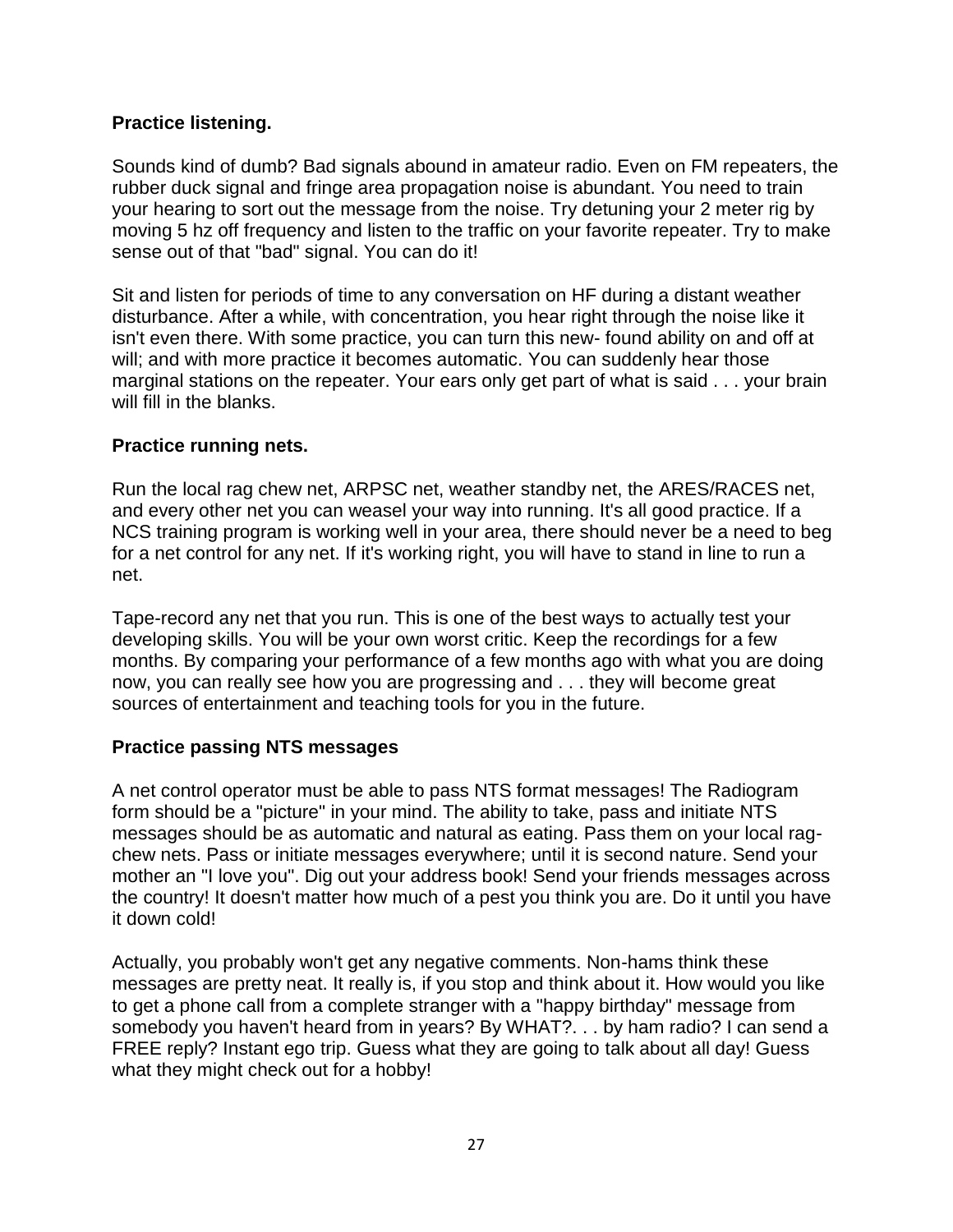#### **ODE TO A TOUR OF DUTY AS NCS - THE FIRST 15 MINUTES**

By R. Bruce Winchell - N8UT

#### Reproduce freely

Your EC just woke you up in the middle of your favorite TV sporting event. He wants you to start an emergency net from your shack. He is at the EOC. There is a ruptured gas main in a heavily populated part of town. Other than the location, he didn't give you any more information. You head for the shack, turn on the 2 meter rig, and grab a clipboard. Your training kicks in. You begin asking yourself questions and writing down the answers.

OK, broken gas main . . . police, fire, gas company, and EM involved . . . possible evacuation . . . possible need to open shelter . . . transportation possibly needed . . . likelihood of handicapped people in the area . . . danger of asphyxiation . . . might go all night

- 1. What kind of net should I start?
	- Open?
	- Directed?
- 2. How many people am I likely to need?
- 3. How long do I estimate the event will last?
- 4. Do I need to hold some people in reserve for a shift change?
- 5. What agencies are likely to be involved?
- A. Do we have special liaison people for these agencies?
- 6. Do I have any operators who live in the affected area?
- 7. Which way is the wind blowing?
- 8. What will be the safest route into the area?

Don't have enough information. EC said he will call back with more. Better find out what I have available right now. Pick up the mike and announce that there is an emergency situation developing. Use Open format standby net. Take check-ins. Ask two operators to go to other local repeaters and recruit people for the upcoming net. Check-ins begin coming in. Tell everyone to prepare for participation assignments. Recruit someone to come to your shack to do logging and phone calls for you.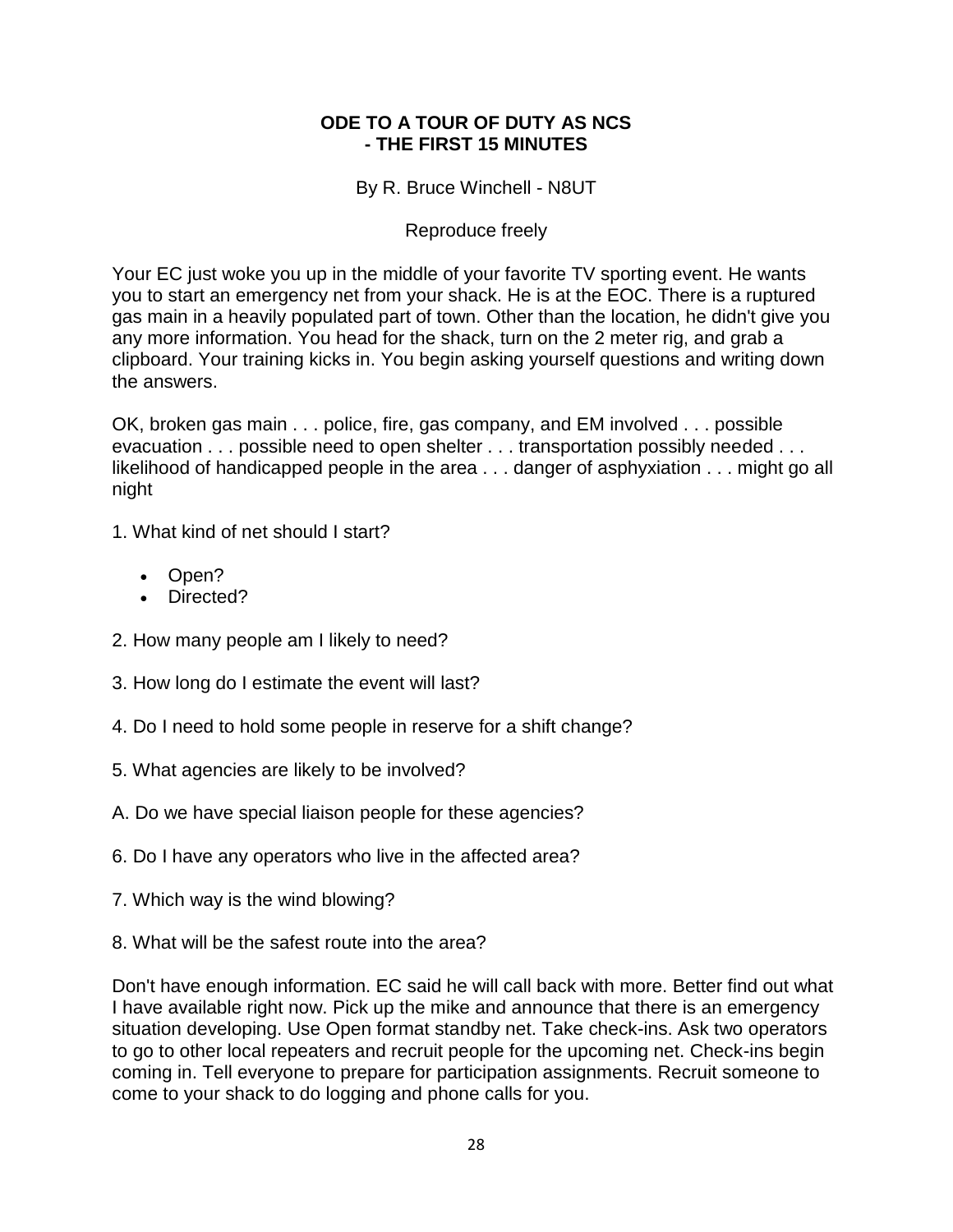EC calls back. Says to prepare for an all-niter. You are going to need relief shifts. Evacuation will take place. Need to activate Red Cross shelter at high school. Red Cross has been notified. Wants voice and packet for shelter. Requests 5 operators to report to staging area to do head counts on city buses being used for evacuation. Needs 2 RACES members to man 2 meter and packet stations at EOC ASAP.

Back on the air. Formalize the net. Request 2 RACES volunteers for a 4 hour shift at EOC . . . one has to be able to run packet. Recruit 2 more RACES volunteers to pick up the portable packet station stored at the clubhouse and dispatch them to the high school shelter. Recruit 5 volunteers to handle head counts and assign one of them as team leader to compile the reports. Send them into the area from the North.

Ask for volunteer RACES qualified base station close to the staging area to liaison traffic from the staging area volunteers to the Red Cross shelter on simplex so that HT's can be run on low power to conserve batteries.. Ask liaison station to relay only compiled totals to NCS.

Request a qualified NCS volunteer to set up a resource net and two shift reliefs on secondary repeater. Instruct all remaining individuals not yet assigned to a task to check-in on the resource net. 8 minutes ... not bad ...smooth as silk. Call EC and give progress report.

Can't reach EC.

**8 minutes, 15 seconds:** Logging volunteer shows up . . . slightly drunk.

**8 minutes, 30 seconds:** Your wife informs you that the toilet is plugged and she can't find the handle to the plumber's plunger. You smile. It's taped to the tower . . . holding your new wire antenna.

**9 minutes:** Your 6 year old tells you that there is a big fire in a warehouse across town . . . he thinks it's where you work . . . it's on TV . . . and a half mile upwind from the gas leak.

**9 minutes 30 seconds:** Over in the corner, under a big stack of radio catalogs, the weather alert receiver begins to screech..... It's tornado season.

**9 minutes 50 seconds:** The phone rings, your assistant drops it, hiccups loudly, and then hands it to you . . . it's the EC. The telephone receiver is broken but you manage to understand that the EC now wants you to set up a Skywarn sub-net and send out the Amateur TV guys to the warehouse fire. You tell the EC, "No Problem"

**10 minutes 30 seconds:** Hang up the broken phone and call the resource net for manpower to fill the new requests. Resource NCS says "No Problem".